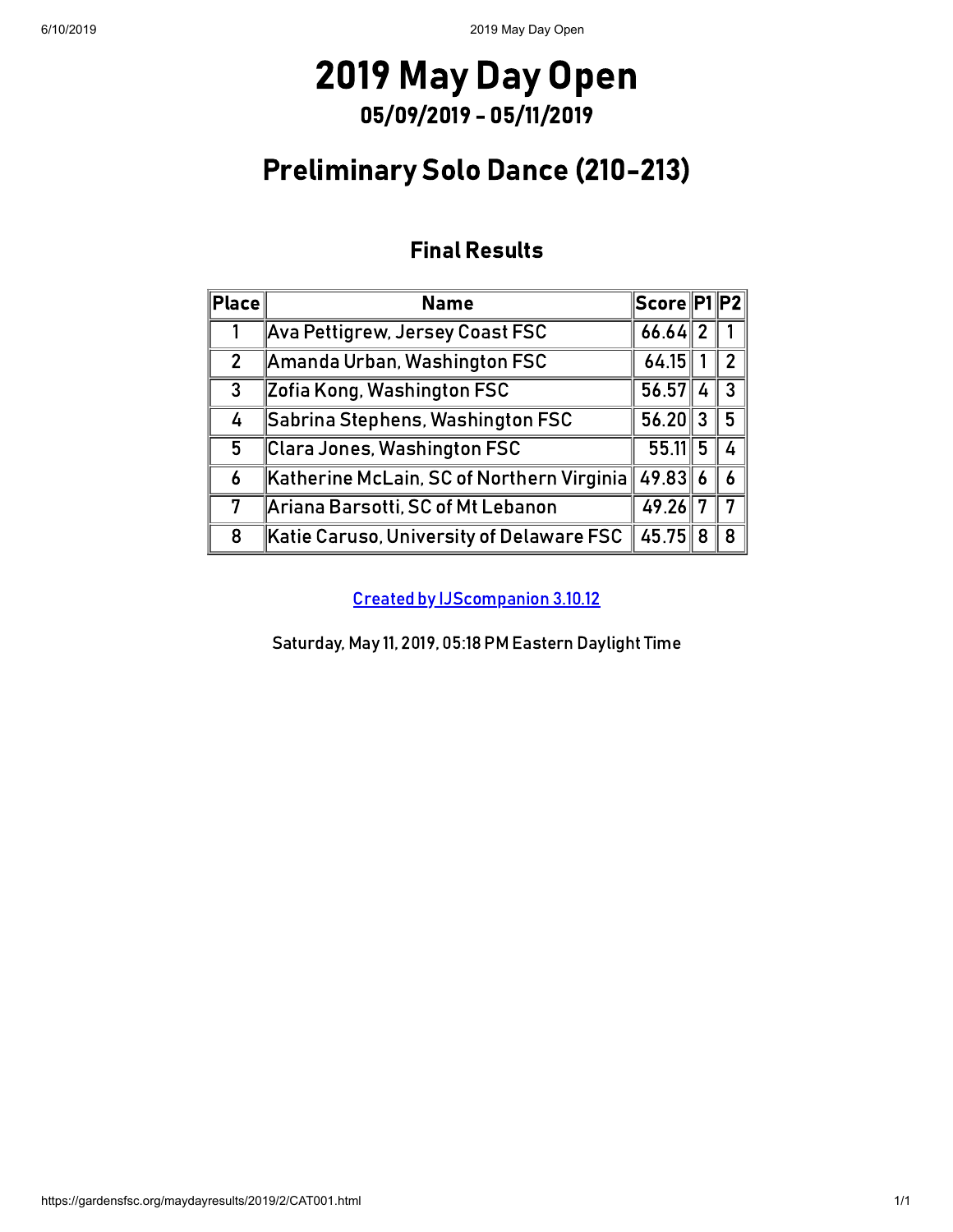### Preliminary Solo Dance (210-213)

### P1: U.S. Dutch Waltz

#### Final Result Details

| $ \mathsf{Place} $ | <b>TSS</b><br><b>Name</b>                                                                                                             |                                                   | $\ $ TES $\ $ PCS $\ $ |                                       | <b>SS</b> | PF | IN | $\ $ Ded $\ $ Start $\ $ |
|--------------------|---------------------------------------------------------------------------------------------------------------------------------------|---------------------------------------------------|------------------------|---------------------------------------|-----------|----|----|--------------------------|
|                    |                                                                                                                                       | =                                                 |                        |                                       |           |    |    | #                        |
|                    | $\parallel$ Amanda Urban, Washington FSC                                                                                              | $31.85$ 15.74 16.11 2.13 2.31 2.06 0.00           |                        |                                       |           |    |    | #6                       |
| $\overline{2}$     | $\parallel$ Ava Pettigrew, Jersey Coast FSC                                                                                           |                                                   |                        | 29.61 14.68 14.93 1.94 2.38 1.81 0.00 |           |    |    | #2                       |
| $\mathbf{3}$       | Sabrina Stephens, Washington FSC                                                                                                      | $\ 28.88\ 14.51\ 14.37\ 1.88\ 1.88\ 2.00\ 0.00\ $ |                        |                                       |           |    |    | #1                       |
| 4                  | Zofia Kong, Washington FSC                                                                                                            |                                                   |                        | 27.11 13.63 13.48 1.81 1.63 1.88 0.00 |           |    |    | #4                       |
| 5                  | $\ $ Clara Jones, Washington FSC                                                                                                      | 26.62 13.28 13.34 1.69 1.94 1.81 0.00             |                        |                                       |           |    |    | #3                       |
| 6                  | Katherine McLain, SC of Northern Virginia 23.98 12.57 11.41 1.50 1.69 1.44 0.00                                                       |                                                   |                        |                                       |           |    |    | #7                       |
| 7                  | Ariana Barsotti, SC of Mt Lebanon                                                                                                     | $\sqrt{23.57}$ 12.23 11.34 1.56 1.50 1.44 0.00    |                        |                                       |           |    |    | #8                       |
| 8                  | Katie Caruso, University of Delaware FSC $\lVert 22.50 \rVert$ 11.52 $\lVert 10.98 \rVert 1.44$ 1.38 $\lVert 1.56 \rVert 0.00 \rVert$ |                                                   |                        |                                       |           |    |    | #5                       |

#### **Officials**

| <b>Function</b>     | <b>Name</b>                                     |
|---------------------|-------------------------------------------------|
| Judge 1             | Mary-Elizabeth Wightman, Lake Placid, NY        |
| $\vert$ Judge 2     | Ellyn Kestnbaum, Bethesda, MD                   |
| $\vert$ Judge 3     | <b>Cheryl Litman, Fairfax Station, VA</b>       |
| Judge 4             | Nancy lida, Irving, TX                          |
| $\vert$ Judge 5     | Marilyn Day, Shallotte, NC                      |
| $\mathsf{J}$ udge 6 | Jeannette Dobson, Greenwich, CT                 |
| $\ $ Referee        | Mary Ann Wilcox, Salt Lake Cty, UT              |
|                     | Technical Controller  John Cole, Baltimore, MD  |
|                     | Technical Specialist Andrejs Sitiks, Newark, DE |

#### Legend

- TSS Total Segment Score
- TES Total Element Score
- PCS Program Component Score
	- SS Skating Skills/Execution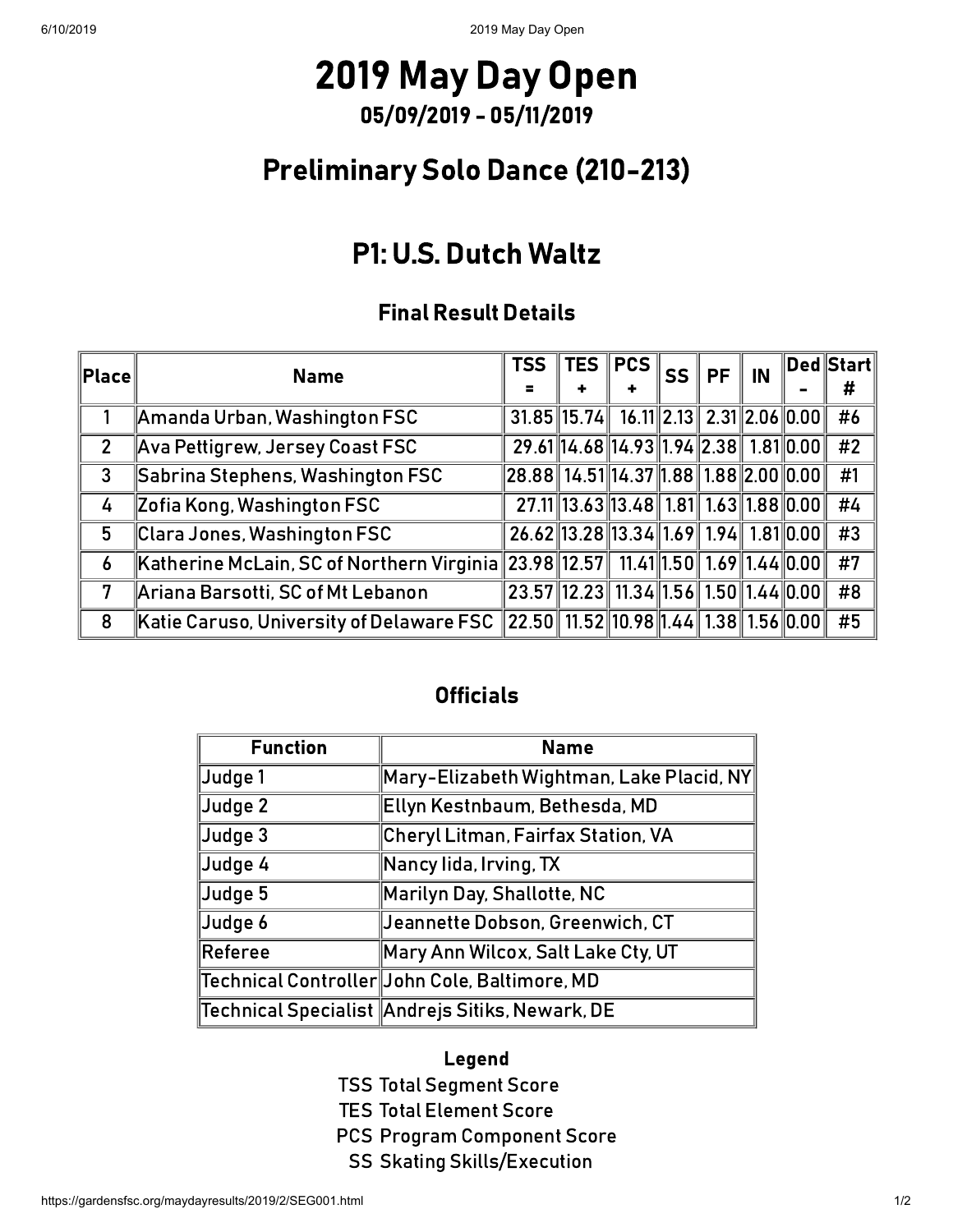### Preliminary Solo Dance (210-213)

### P2: Tango Canasta

### Final Result Details

| $ \mathsf{Place} $ | <b>TSS</b><br><b>Name</b>                                                          |                                         |  | <b>SS</b> | $PF \parallel IN$ |  | <b>Ded Start</b> |
|--------------------|------------------------------------------------------------------------------------|-----------------------------------------|--|-----------|-------------------|--|------------------|
|                    |                                                                                    |                                         |  |           |                   |  | #                |
|                    | Ava Pettigrew, Jersey Coast FSC                                                    | $37.03$ 17.49 19.54 2.69 2.63 2.44 0.00 |  |           |                   |  | #6               |
| $\overline{2}$     | Amanda Urban, Washington FSC                                                       | $32.30$ 15.39 16.91 2.25 2.44 2.13 0.00 |  |           |                   |  | #8               |
| $\mathbf{3}$       | Zofia Kong, Washington FSC                                                         | $29.46$ 14.52 14.94 1.81 2.13 2.19 0.00 |  |           |                   |  | #2               |
| 4                  | Clara Jones, Washington FSC                                                        | $28.49$ 14.16 14.33 1.94 1.88 1.88 0.00 |  |           |                   |  | #5               |
| 5                  | Sabrina Stephens, Washington FSC                                                   | 27.32 13.28 14.04 1.88 1.94 1.81 0.00   |  |           |                   |  | #1               |
| $\boldsymbol{6}$   | Katherine McLain, SC of Northern Virginia 25.85 13.10 12.75 1.69 1.81 1.63 0.00 #3 |                                         |  |           |                   |  |                  |
| 7                  | Ariana Barsotti, SC of Mt Lebanon                                                  | 25.69 13.27 12.42 1.75 1.56 1.56 0.00   |  |           |                   |  | #7               |
| 8                  | Katie Caruso, University of Delaware FSC 23.25 12.22 11.03 1.50 1.44 1.44 0.00 #4  |                                         |  |           |                   |  |                  |

#### **Officials**

| <b>Function</b>     | <b>Name</b>                                                                  |
|---------------------|------------------------------------------------------------------------------|
| ∥Judge 1            | Ellyn Kestnbaum, Bethesda, MD                                                |
| ∥Judge 2            | Gloria Lewis, Lawrenceville, GA                                              |
| ∥Judge 3            | Cheryl Litman, Fairfax Station, VA                                           |
| ∥Judge 4            | Barbara Kapinus, Hyattsville, MD                                             |
| ∥Judge 5            | David Hold, Studio City, CA                                                  |
| $\mathsf{J}$ udge 6 | $M$ arilyn Day, Shallotte, NC                                                |
| $\ $ Referee        | Mary Ann Wilcox, Salt Lake Cty, UT                                           |
|                     | $\ $ Technical Controller $\ $ Mary-Elizabeth Wightman, Lake Placid, NY $\ $ |
|                     | Technical Specialist Andrejs Sitiks, Newark, DE                              |

#### Legend

- TSS Total Segment Score
- TES Total Element Score
- PCS Program Component Score
	- SS Skating Skills/Execution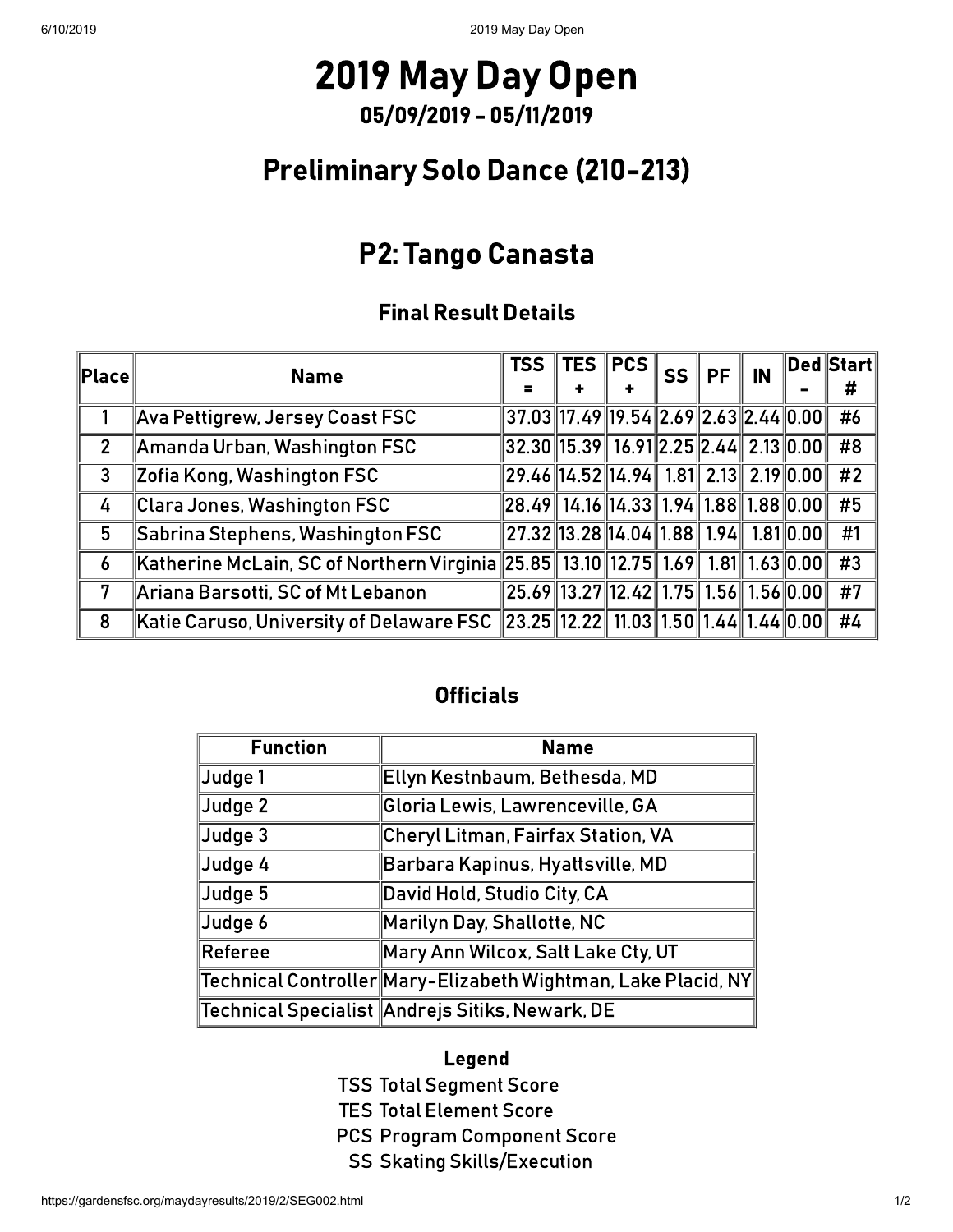### Pre-Bronze Solo Dance (211-214)

### Final Results

| $ \mathsf{Place} $ | <b>Name</b>                                 | Score  P1  P2 |                |
|--------------------|---------------------------------------------|---------------|----------------|
|                    | Mina Esfandiari, Washington FSC             | 76.09         |                |
| 2                  | $M$ adison Trinchillo, Essex SC of NJ       | $67.48$  2    | 2 <sup>1</sup> |
| 3                  | Taapti Rana, SC of Morris NJ                | $61.66$ 3     |                |
| 4                  | Quinn Davis, Washington FSC                 | 60.33         | $\mathbf{P}$   |
| 5                  | Katherine Czarnecki, Washington FSC 43.57 5 |               | 5 <sup>1</sup> |

[Created by IJScompanion](http://www.usfigureskating.org/) 3.10.12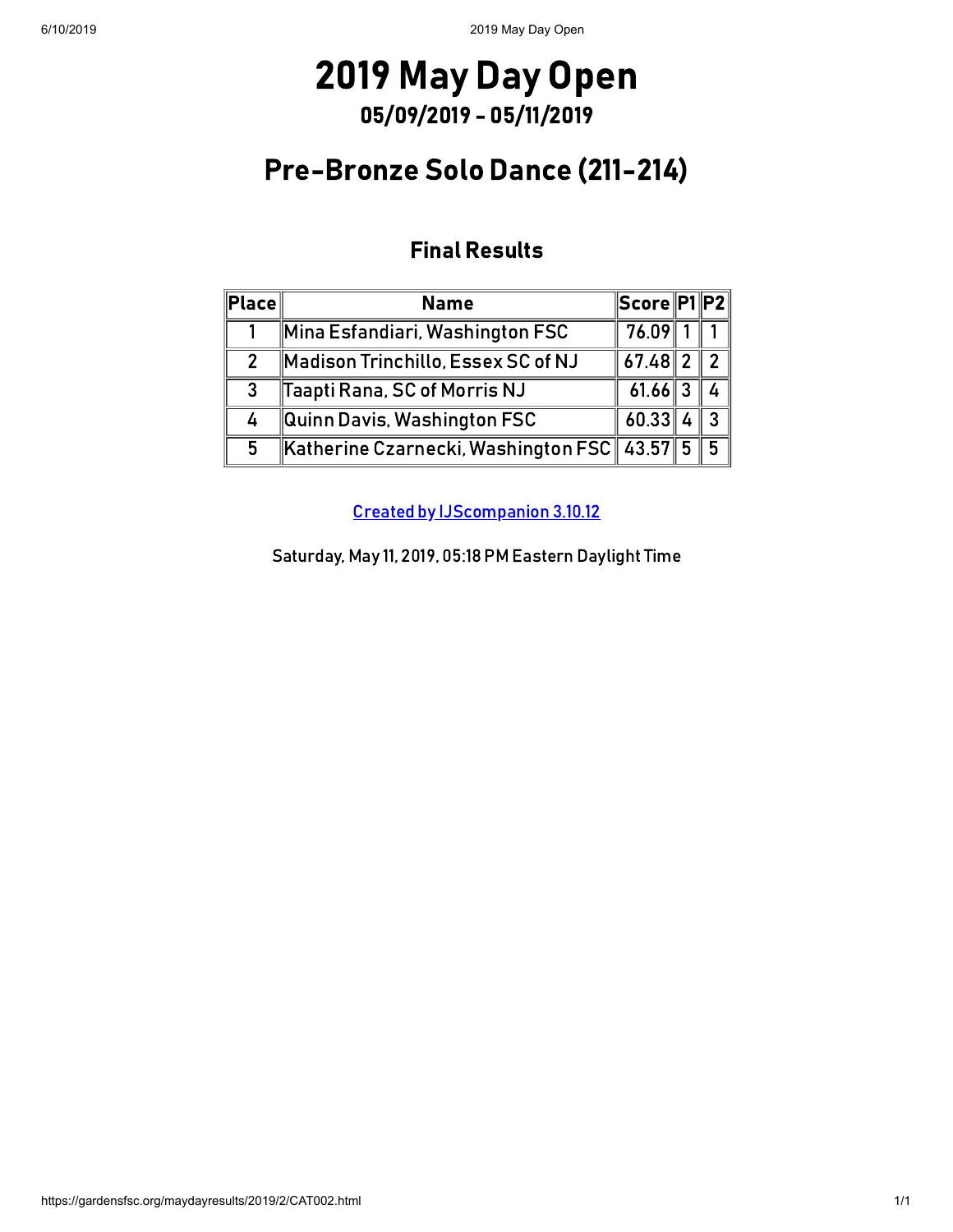### Pre-Bronze Solo Dance (211-214)

### P1: Swing Dance

#### Final Result Details

| $\ $ Place $\ $ | <b>Name</b>                                                              |                                         | $_{\shortparallel}$ TSS $\Vert$ TES $\Vert$ PCS $\Vert$ <sub>SS</sub> $\Vert$ PF $\Vert$ IN $^{''}$ |  |   | ∥Ded∥Start∥     |
|-----------------|--------------------------------------------------------------------------|-----------------------------------------|-----------------------------------------------------------------------------------------------------|--|---|-----------------|
|                 |                                                                          |                                         | ÷                                                                                                   |  | - | #               |
|                 | $\ $ Mina Esfandiari, Washington FSC                                     | $35.02$ 16.36 18.66 2.44 2.50 2.56 0.00 |                                                                                                     |  |   | #2              |
| $\mathcal{P}$   | Madison Trinchillo, Essex SC of NJ                                       | $33.26$ 16.36 16.90 2.31 2.19 2.19 0.00 |                                                                                                     |  |   | #5              |
| 3               | Taapti Rana, SC of Morris NJ                                             | $32.27$ 15.58 16.69 2.06 2.31 2.44 0.00 |                                                                                                     |  |   | #1              |
| 4               | $\ $ Quinn Davis, Washington FSC                                         | $28.54$ 14.00 14.54 2.00 2.06 1.75 0.00 |                                                                                                     |  |   | $\overline{43}$ |
| 5               | Katherine Czarnecki, Washington FSC 20.17 8.85 11.32 1.50 1.63 1.44 0.00 |                                         |                                                                                                     |  |   | #4              |

#### **Officials**

| <b>Function</b> | <b>Name</b>                                                            |
|-----------------|------------------------------------------------------------------------|
| Judge 1         | E. Richie Van Vliet, Lima, NY                                          |
| $\vert$ Judge 2 | Holly Cole, Baltimore, MD                                              |
| ∥Judge 3        | Cheryl Litman, Fairfax Station, VA                                     |
| Judge 4         | Hazel Wecal, Denver, CO                                                |
| ∥Judge 5        | Marilyn Day, Shallotte, NC                                             |
| Judge 6         | Jeannette Dobson, Greenwich, CT                                        |
| $\ $ Referee    | Holly Cole, Baltimore, MD                                              |
|                 | $\ $ Technical Controller $\ $ Mary Ann Wilcox, Salt Lake Cty, UT $\ $ |
|                 | Technical Specialist  Joel Dear, Traverse City, MI                     |

#### Legend

TSS Total Segment Score

TES Total Element Score

PCS Program Component Score

SS Skating Skills/Execution

- PF Performance/Carriage
- IN Interpretation/Timing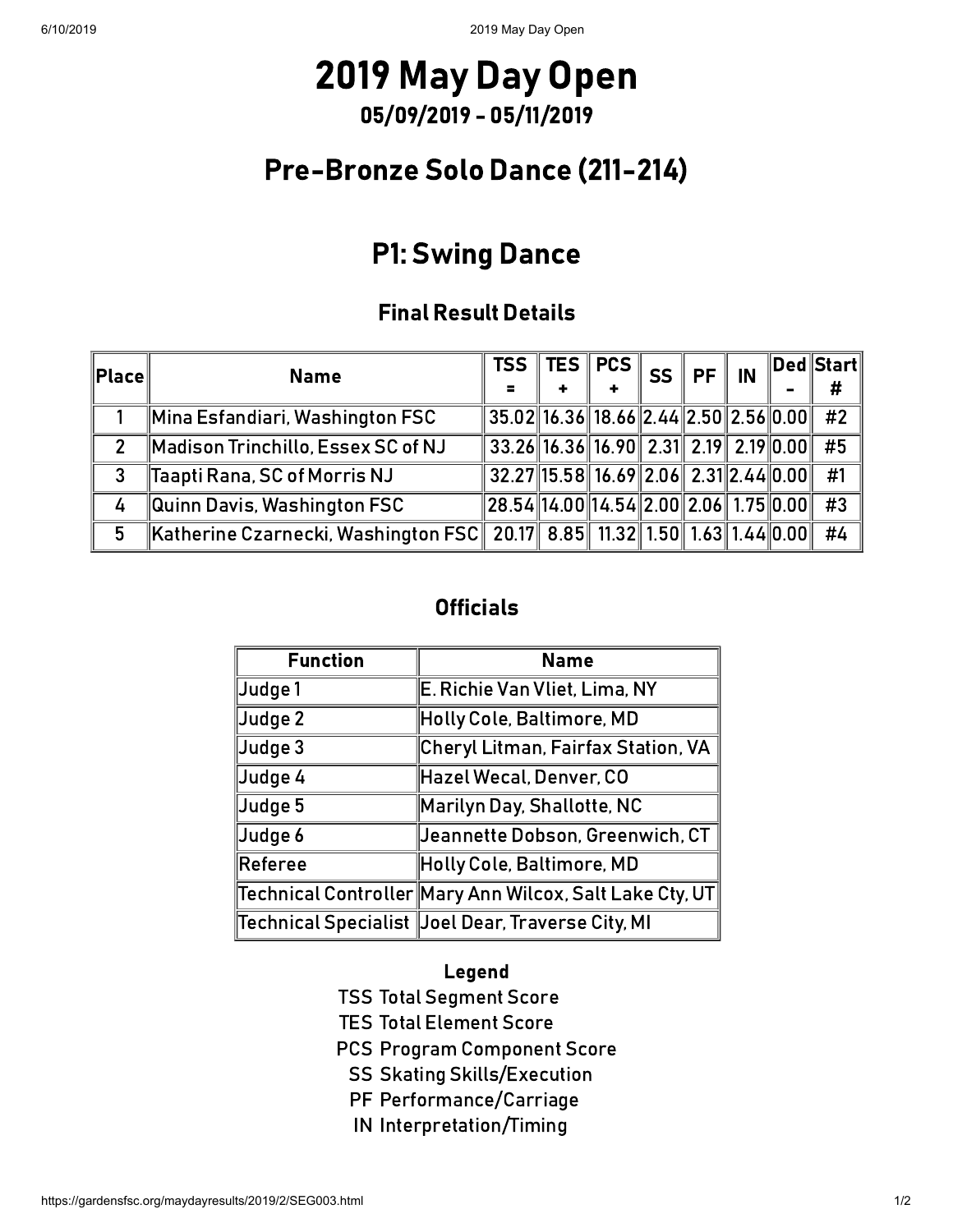### Pre-Bronze Solo Dance (211-214)

### P2: Tango Fiesta

#### Final Result Details

| $\sf{Place}\sf{I}$ | <b>Name</b>                                                               | $\frac{1}{4}$ TSS TES PCS $\parallel$ SS $\parallel$ PF $\parallel$ IN $\parallel$ |  |  |  | $\ $ Ded $\ $ Start $\ $<br># |
|--------------------|---------------------------------------------------------------------------|------------------------------------------------------------------------------------|--|--|--|-------------------------------|
|                    | Mina Esfandiari, Washington FSC                                           | 41.07 17.66 23.41 3.06 3.25 3.13 0.00                                              |  |  |  | #1                            |
|                    | Madison Trinchillo, Essex SC of NJ                                        | $34.22$ 15.56 18.66 2.44 2.50 2.56 0.00                                            |  |  |  | #3                            |
| 3                  | $\ $ Quinn Davis, Washington FSC                                          | $31.79$ 14.16 17.63 2.31 2.50 2.31 0.00                                            |  |  |  | #5                            |
| 4                  | Taapti Rana, SC of Morris NJ                                              | $\ 29.39\ 12.93\ 16.46\ 2.13\ 2.44\ 2.13\ 0.00\ $                                  |  |  |  | #4                            |
| 5                  | Katherine Czarnecki, Washington FSC 23.40 10.83 12.57 1.69 1.69 1.63 0.00 |                                                                                    |  |  |  | #2                            |

#### **Officials**

| <b>Function</b> | <b>Name</b>                                          |
|-----------------|------------------------------------------------------|
| Judge 1         | Ginger Whatley, Atlanta, GA                          |
| Judge 2         | Gloria Lewis, Lawrenceville, GA                      |
| ∥Judge 3        | Cheryl Litman, Fairfax Station, VA                   |
| Judge 4         | Roger Wilkins, Niles, OH                             |
| ∥Judge 5        | David Hold, Studio City, CA                          |
| Judge 6         | Jeannette Dobson, Greenwich, CT                      |
| $\ $ Referee    | Mary Ann Wilcox, Salt Lake Cty, UT                   |
|                 | Technical Controller Barbara Buch, Silver Spring, MD |
|                 | Technical Specialist Judy Blumberg, Sun Valley, ID   |

#### Legend

TSS Total Segment Score

TES Total Element Score

PCS Program Component Score

SS Skating Skills/Execution

- PF Performance/Carriage
- IN Interpretation/Timing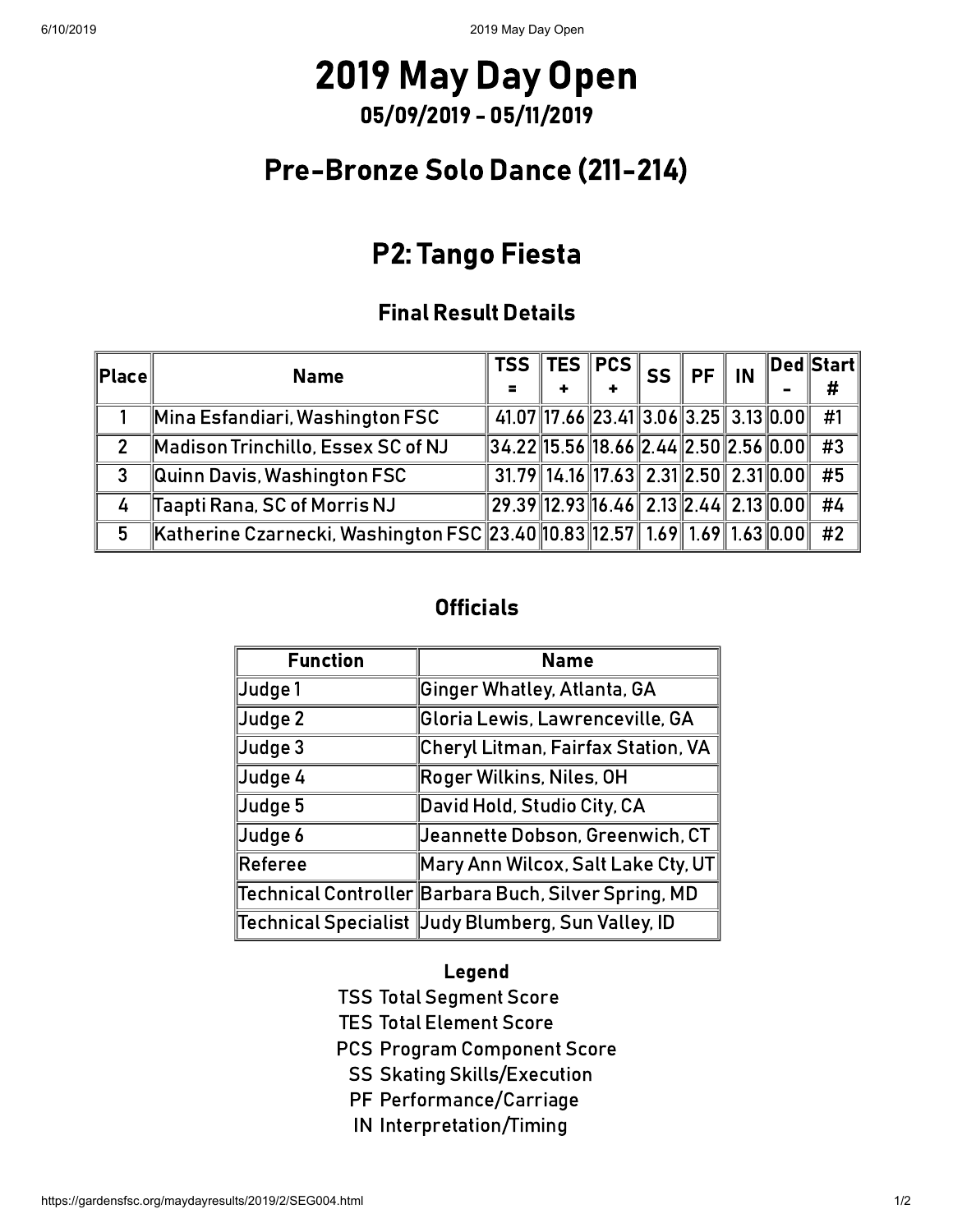### Bronze Solo Dance (212-217)

### Final Results

| Place          | <b>Name</b>                             | Score P1   |                | P2             |
|----------------|-----------------------------------------|------------|----------------|----------------|
| 1              | Katherine Tschang, SC of Ice Land       | 80.46      | 3              | 1              |
| $\overline{2}$ | Milly Wasserman, SC of New York         | 80.03      | $\overline{2}$ | $\overline{2}$ |
| 3              | Elizabeth Lang, Essex SC of NJ          | 73.97      | 1              | 5              |
| 4              | Shreya Tanna, Essex SC of NJ            | 72.01      | 6              | 3              |
| 5              | Irene Lai, Essex SC of NJ               | 68.88      | 5              | 6              |
| 6              | Isabelle Gao, North Jersey FSC          | 66.47      | 4              | 9              |
| 7              | Evan Bertz, Red Rose FSC                | 64.92      | 9              | 4              |
| 8              | Paul Mullen, Washington FSC             | 63.87      | 8              | 7              |
| 9              | $\parallel$ Ainsley Johnson, Dallas FSC | 61.23      | 7              | 10             |
| 10             | Meredith Avery, Richmond FSC            | 56.07 13   |                | 8              |
| 11             | Eleanor Ashdown, Washington FSC         | $53.25$ 11 |                | 11             |
| 12             | Lillian Vinskey, Dutchess FSC           | 50.34 12   |                | 13             |
| 13             | Nishka Singh, SC of Morris NJ           | 50.11 10   |                | 14             |
| 14             | Sonya Vaninskaya, SC of New York        | 46.83 14   |                | 12             |
| <b>WD</b>      | Victoria Whittle, Jersey Coast FSC      |            |                |                |

[Created by IJScompanion](http://www.usfigureskating.org/) 3.10.12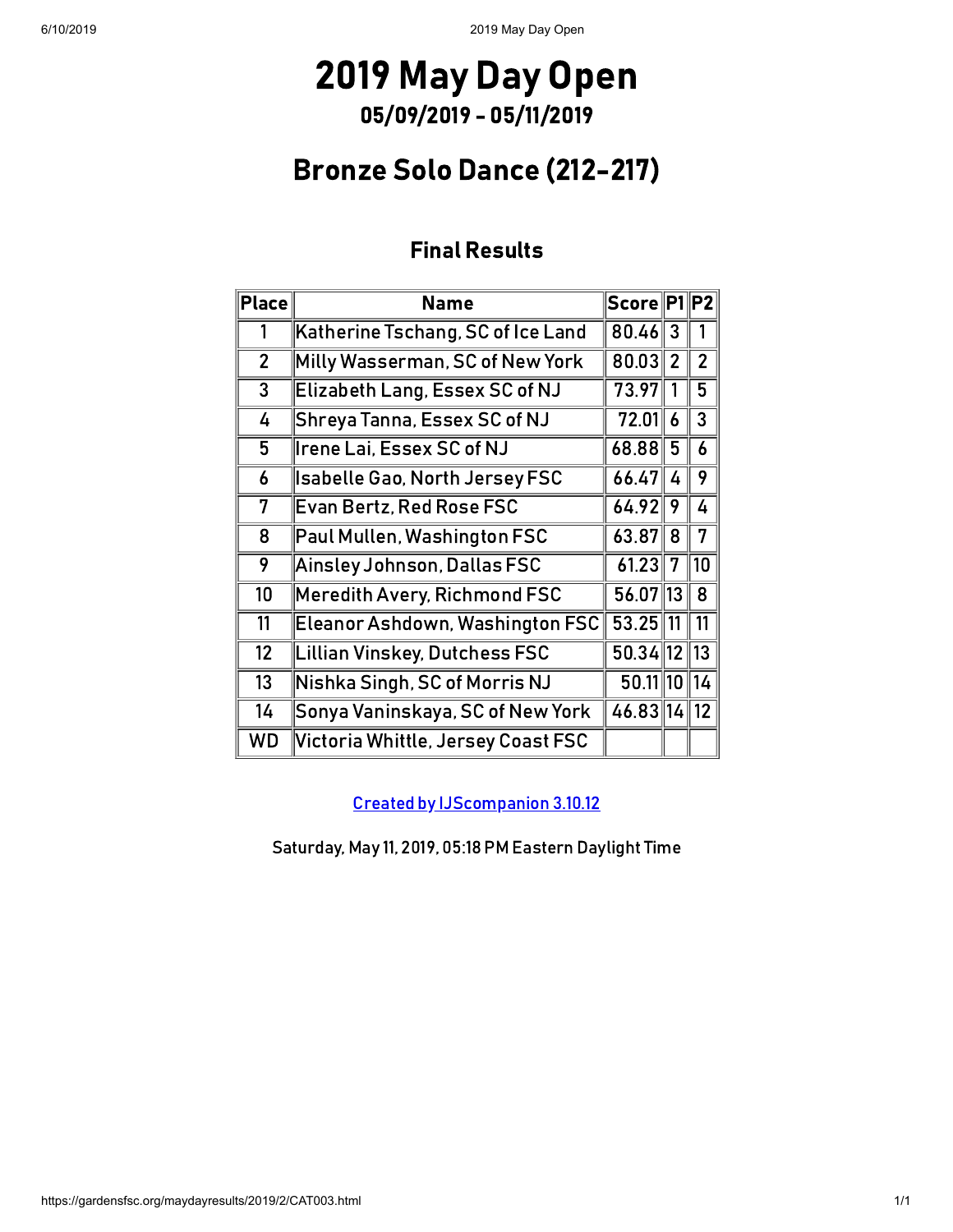### Bronze Solo Dance (212-217)

# P1: U.S. Hickory Hoedown

### Final Result Details

| <b>Place</b>   | <b>Name</b>                                                                   | TSS                                               | <b>TES</b> I | <b>PCS</b>                                          | <b>SS</b> | PF | IN | $\sf \vert \mathsf{Ded} \vert \mathsf{Start} \vert$<br># |
|----------------|-------------------------------------------------------------------------------|---------------------------------------------------|--------------|-----------------------------------------------------|-----------|----|----|----------------------------------------------------------|
|                | Elizabeth Lang, Essex SC of NJ                                                | 40.60 17.66 22.94 3.38 3.06 3.25 0.00             |              |                                                     |           |    |    | #5                                                       |
| $\overline{2}$ | Milly Wasserman, SC of New York                                               | $39.64$ 16.96 22.68 3.25 3.19 3.25 0.00           |              |                                                     |           |    |    | #15                                                      |
| 3              | Katherine Tschang, SC of Ice Land                                             | 39.38   16.96  22.42   3.13   3.31  3.25  0.00    |              |                                                     |           |    |    | #7                                                       |
| 4              | <b>Isabelle Gao, North Jersey FSC</b>                                         | 37.75                                             |              | 17.14 20.61 3.06 2.75 2.88 0.00                     |           |    |    | #3                                                       |
| 5              | <b>Irene Lai, Essex SC of NJ</b>                                              | $35.93$ 15.56 20.37 2.94 2.88 2.88 0.00           |              |                                                     |           |    |    | #6                                                       |
| 6              | Shreya Tanna, Essex SC of NJ                                                  |                                                   |              | 34.61 15.04 19.57 2.75 2.88 2.81 0.00               |           |    |    | #13                                                      |
| 7              | Ainsley Johnson, Dallas FSC                                                   |                                                   |              | $32.98$   14.86   18.12   2.69   2.56   2.44   0.00 |           |    |    | #1                                                       |
| 8              | Paul Mullen, Washington FSC                                                   |                                                   |              | $30.96$   13.98   16.98   2.50   2.31   2.38   0.00 |           |    |    | #4                                                       |
| 9              | <b>Evan Bertz, Red Rose FSC</b>                                               | $29.84$ 13.45 16.39 2.38 2.38 2.25 0.00           |              |                                                     |           |    |    | #9                                                       |
| 10             | Nishka Singh, SC of Morris NJ                                                 |                                                   |              | 29.63 13.28 16.35 2.44 2.38 2.13 0.00               |           |    |    | #10                                                      |
| 11             | Eleanor Ashdown, Washington FSC  28.69  13.28   15.41  2.25  2.38  2.00  0.00 |                                                   |              |                                                     |           |    |    | #2                                                       |
| 12             | Lillian Vinskey, Dutchess FSC                                                 |                                                   |              | 27.06 12.58 14.48 2.13 2.19 1.88 0.00               |           |    |    | #12                                                      |
| 13             | Meredith Avery, Richmond FSC                                                  |                                                   |              | 26.98 12.23 14.75 2.31 2.13 1.75 0.00               |           |    |    | #11                                                      |
| 14             | Sonya Vaninskaya, SC of New York                                              | 22.52   10.12   12.40   1.88   2.00   1.44   0.00 |              |                                                     |           |    |    | #8                                                       |
| WD             | Victoria Whittle, Jersey Coast FSC                                            |                                                   |              |                                                     |           |    |    |                                                          |

### **Officials**

| <b>Function</b> | <b>Name</b>                              |
|-----------------|------------------------------------------|
| Judge 1         | $\parallel$ Nancy lida, Irving, TX       |
| Judge 2         | Barbara Buch, Silver Spring, MD          |
| Judge 3         | $\ $ Reed Hastings, Albuquerque, NM $\ $ |
| Judge 4         | Hazel Wecal, Denver, CO                  |
| Judge 5         | Ginger Whatley, Atlanta, GA              |
| Judge 6         | $\ $ Roger Wilkins, Niles, OH            |
| Referee         | Holly Cole, Baltimore, MD                |
|                 |                                          |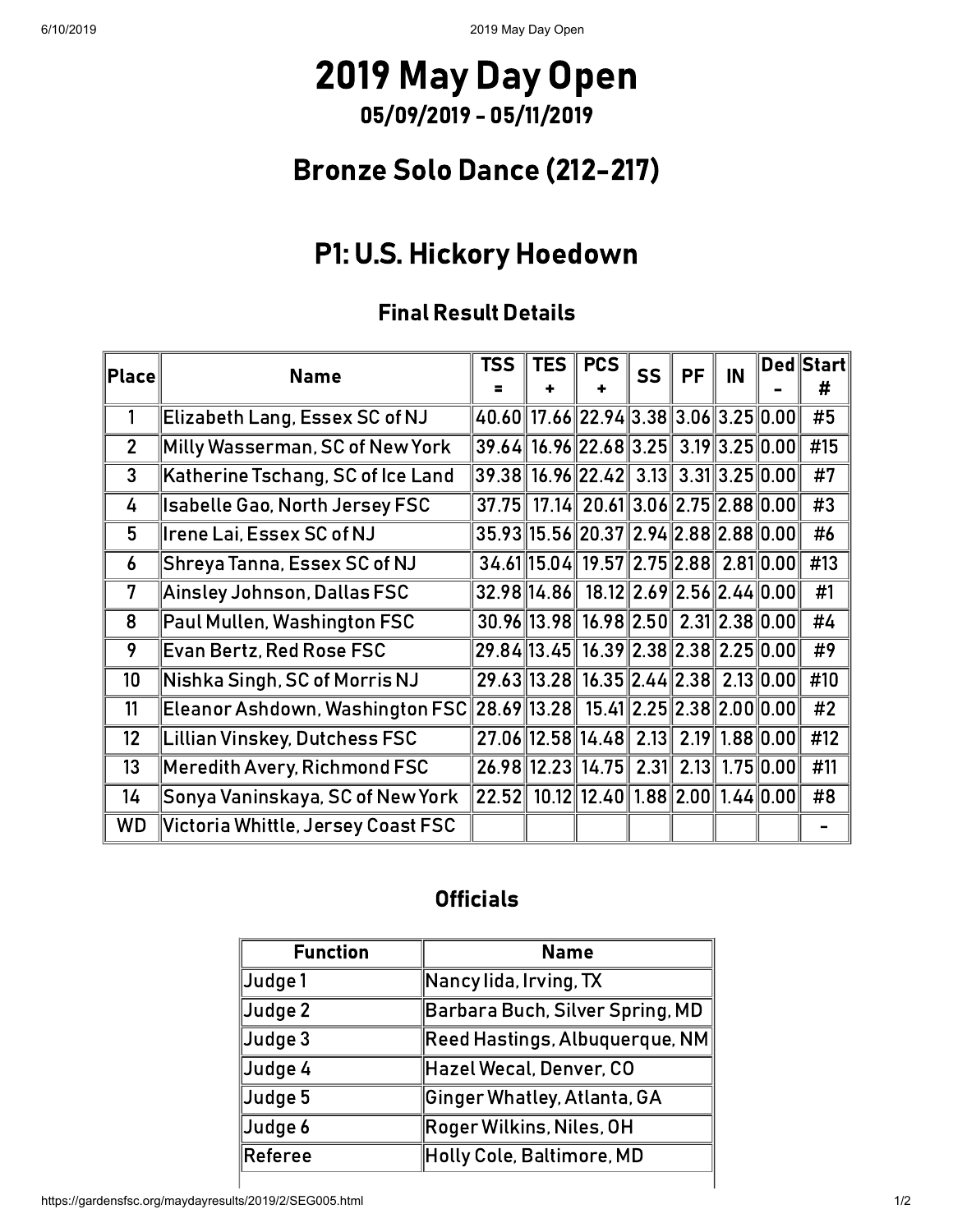| <b>Function</b> | <b>Name</b>                                          |
|-----------------|------------------------------------------------------|
|                 | Technical Controller John Cole, Baltimore, MD        |
|                 | Technical Specialist   Judy Blumberg, Sun Valley, ID |

#### Legend

TSS Total Segment Score

TES Total Element Score

PCS Program Component Score

SS Skating Skills/Execution

PF Performance/Carriage

IN Interpretation/Timing

[Created by IJScompanion](http://www.usfigureskating.org/) 3.10.12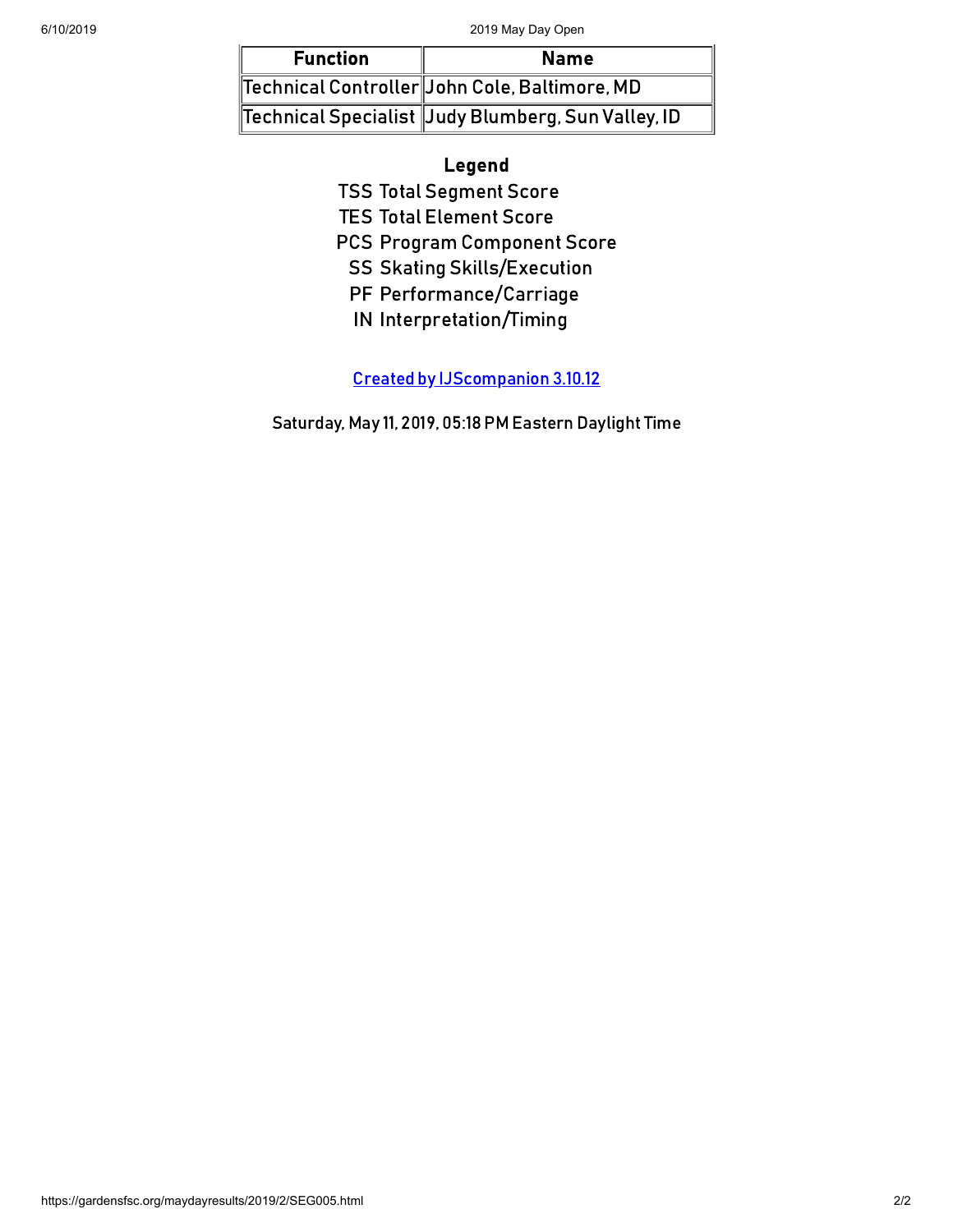### Bronze Solo Dance (212-217)

### P2: U.S. Willow Waltz

### Final Result Details

| Place          | <b>Name</b>                           | TSS                             | <b>TES</b> I | <b>PCS</b>                                                    | <b>SS</b> | PF | IN |                     | $\sf \vert$ Ded $\sf \vert \sf Start \vert$<br># |
|----------------|---------------------------------------|---------------------------------|--------------|---------------------------------------------------------------|-----------|----|----|---------------------|--------------------------------------------------|
|                | Katherine Tschang, SC of Ice Land     |                                 |              | 41.08 18.01 23.07 3.25 3.38 3.31 0.00                         |           |    |    |                     | $\overline{11}$                                  |
| $\overline{2}$ | Milly Wasserman, SC of New York       |                                 |              | 40.39 17.84 22.55 3.19 3.25 3.25 0.00                         |           |    |    |                     | #11                                              |
| 3              | Shreya Tanna, Essex SC of NJ          |                                 |              | $37.40$ 16.79 $20.61$ 3.00 $3.00$ 2.81 0.00                   |           |    |    |                     | #10                                              |
| 4              | <b>Evan Bertz, Red Rose FSC</b>       |                                 |              | $\ 35.08\ 15.22\ $ 19.86 $\ $ 2.81 $\ 2.75\ $ 2.94 $\ 0.00\ $ |           |    |    |                     | #1                                               |
| 5              | Elizabeth Lang, Essex SC of NJ        |                                 |              | $33.37$ 15.38 17.99 2.56 2.50 2.63 0.00                       |           |    |    |                     | #9                                               |
| 6              | Irene Lai, Essex SC of NJ             |                                 |              | $32.95$ 15.38 17.57 2.69 2.44 2.25 0.00                       |           |    |    |                     | #15                                              |
| 7              | Paul Mullen, Washington FSC           |                                 |              | 32.91 15.04 17.87 2.69 2.38 2.44 0.00                         |           |    |    |                     | #6                                               |
| 8              | Meredith Avery, Richmond FSC          |                                 |              | 29.09 13.45 15.64 2.31 2.19 2.13 0.00                         |           |    |    |                     | #14                                              |
| 9              | <b>Isabelle Gao, North Jersey FSC</b> |                                 |              | 28.72 12.75 15.97 2.25 2.31 2.31 0.00                         |           |    |    |                     | #12                                              |
| 10             | Ainsley Johnson, Dallas FSC           | 28.25   13.10                   |              | 15.15 2.25 2.19 2.00 0.00                                     |           |    |    |                     | #8                                               |
| 11             | Eleanor Ashdown, Washington FSC       | $\ 24.56\ 10.83\ 13.73\ 2.00\ $ |              |                                                               |           |    |    | $1.81$   2.00  0.00 | #2                                               |
| 12             | Sonya Vaninskaya, SC of New York      | 24.31                           | 11.00        | 13.31 1.94 1.75 1.94 0.00                                     |           |    |    |                     | #3                                               |
| 13             | Lillian Vinskey, Dutchess FSC         | 23.28                           |              | $9.94$    13.34   2.13   2.13   1.38   0.00                   |           |    |    |                     | #13                                              |
| 14             | Nishka Singh, SC of Morris NJ         | 20.48                           |              | $8.06$    12.42   2.13   1.75                                 |           |    |    | 1.19 0.00           | #4                                               |
| WD             | Victoria Whittle, Jersey Coast FSC    |                                 |              |                                                               |           |    |    |                     |                                                  |

#### **Officials**

| <b>Function</b>          | <b>Name</b>                              |
|--------------------------|------------------------------------------|
| Judge 1                  | Cheryl Litman, Fairfax Station, VA       |
| $\vert$ Judge 2          | David Hold, Studio City, CA              |
| $\vert$ Judge 3          | $\mathsf{\ }$ Marilyn Day, Shallotte, NC |
| $\mathbf{\Vert}$ Judge 4 | Judith Reiner, Columbia, MD              |
| Judge 5                  | Mary-Elizabeth Wightman, Lake Placid, NY |
| Judge 6                  | Barbara Buch, Silver Spring, MD          |
| <b>Referee</b>           | Mary Ann Wilcox, Salt Lake Cty, UT       |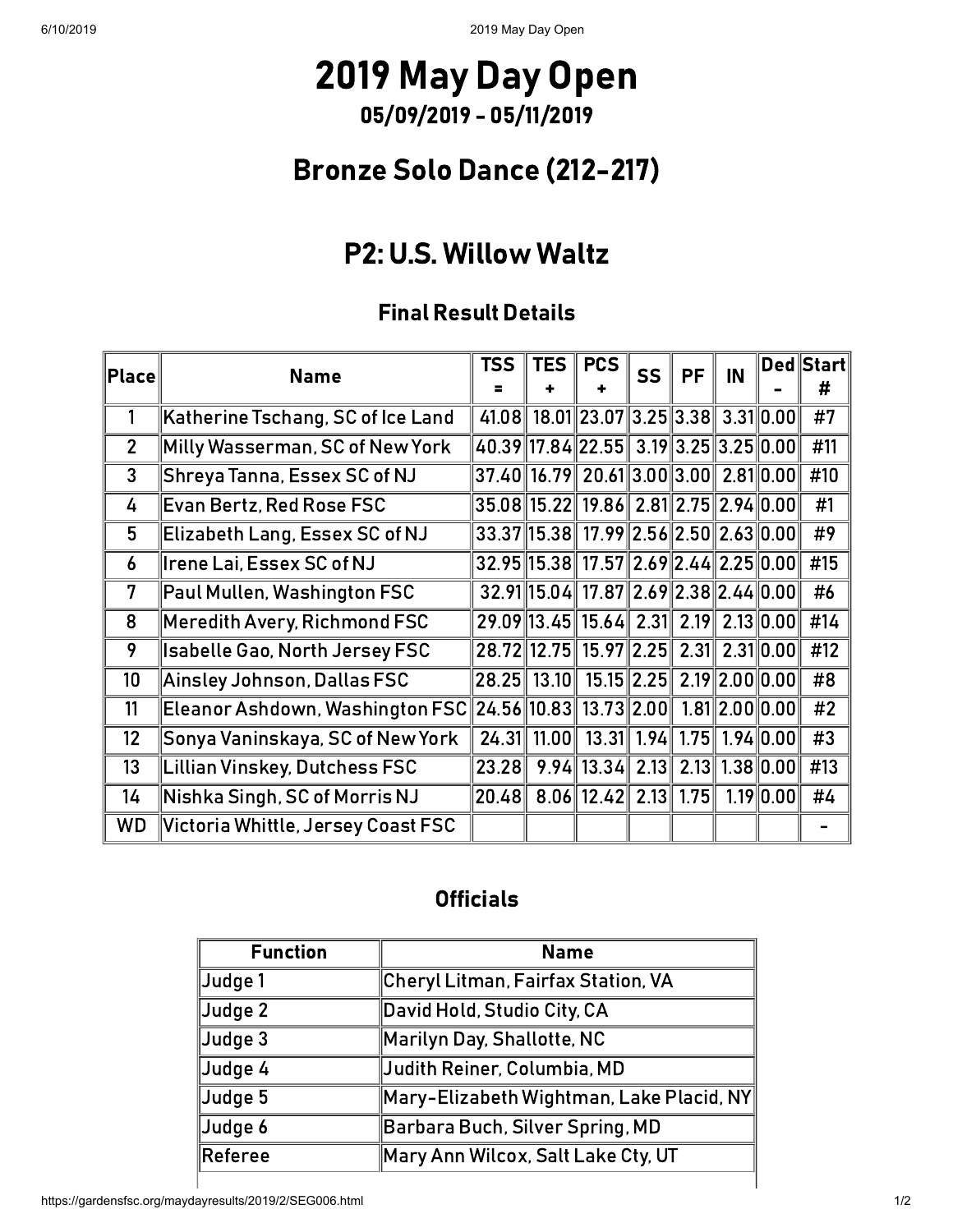| <b>Function</b> | <b>Name</b>                                          |
|-----------------|------------------------------------------------------|
|                 | Technical Controller  John Cole, Baltimore, MD       |
|                 | Technical Specialist $\ $ Andrejs Sitiks, Newark, DE |

#### Legend

TSS Total Segment Score

TES Total Element Score

PCS Program Component Score

SS Skating Skills/Execution

PF Performance/Carriage

IN Interpretation/Timing

[Created by IJScompanion](http://www.usfigureskating.org/) 3.10.12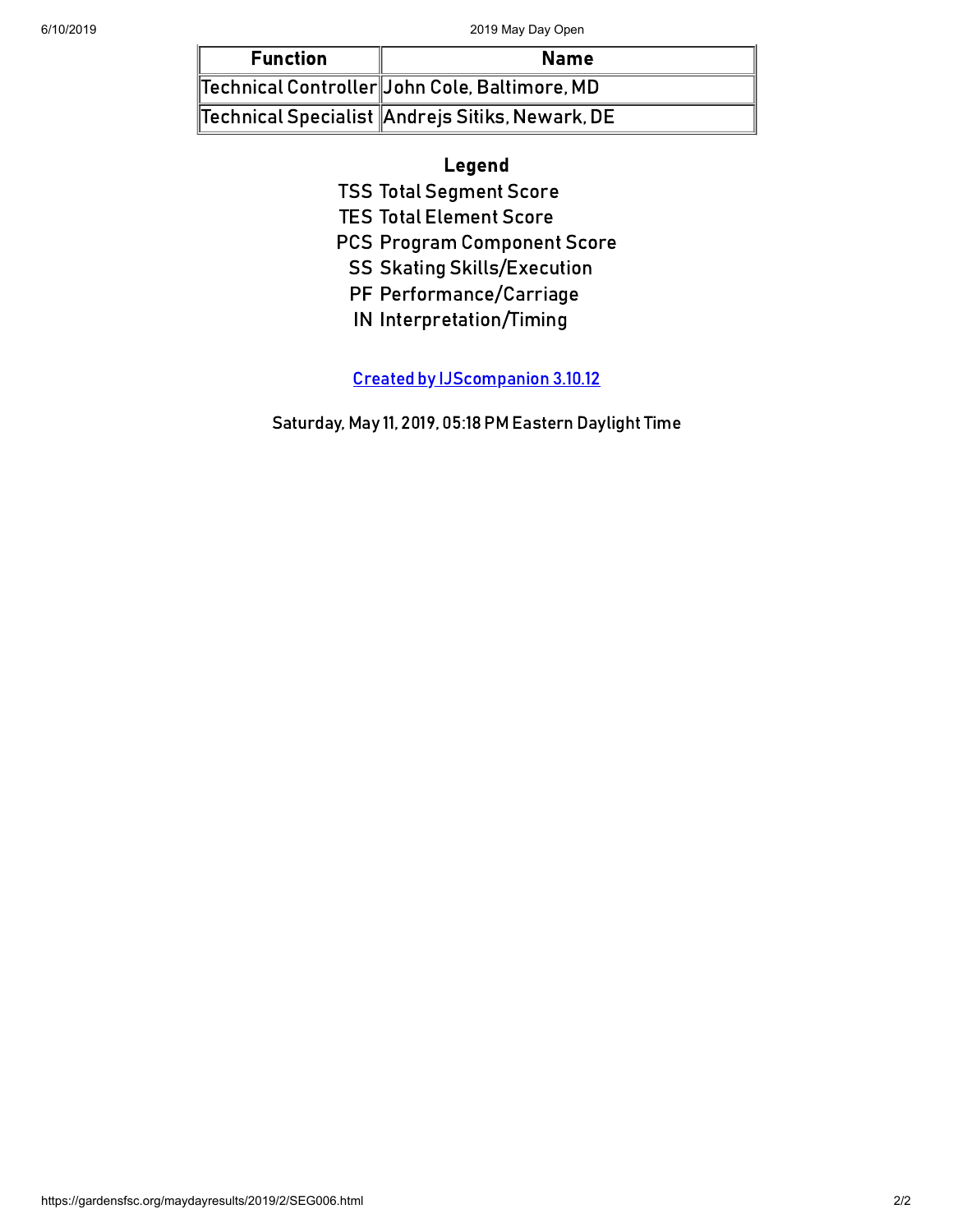### Silver Solo Dance (215-218)

### Final Results

| $ \mathsf{Place} $ | <b>Name</b>                                          | Score P1 P2 |                |
|--------------------|------------------------------------------------------|-------------|----------------|
|                    | Chelsea Peng, SC of Morris NJ                        | $69.03$ 3   |                |
| $\overline{2}$     | Olivia Dietrich, Washington FSC    68.54    2        |             | $\overline{3}$ |
| 3                  | $\ $ Madeline Freeman, Atlanta FSC $\ $ 64.84 $\ $ 5 |             | 2 <sup>1</sup> |
| 4                  | Liam Tan, SC of New York                             | $63.46$ 4   |                |
| 5                  | Cheri Donnelly, SC of Morris NJ                      | 60.45       |                |
| 6                  | Louisa Mor, SC of New York                           | 58.71       | г,             |
| <b>WD</b>          | Elise Geller, Frederick FSC                          |             |                |

[Created by IJScompanion](http://www.usfigureskating.org/) 3.10.12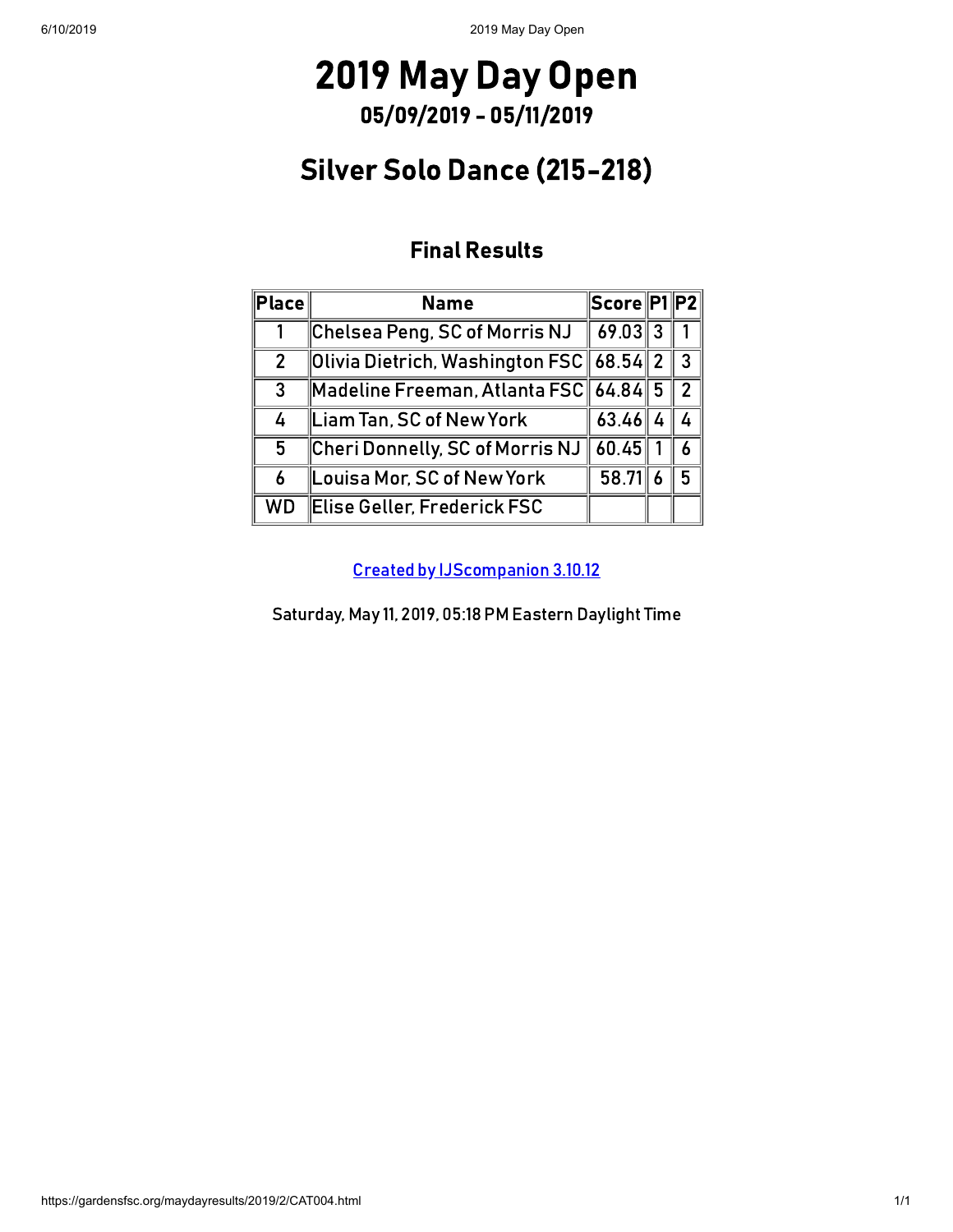## 2019 May Day Open 05/09/2019 - 05/11/2019

## Silver Solo Dance (215-218)

### P1: American Waltz

### Final Result Details

| $\ $ Place $\ $ | <b>Name</b>                                                           | <b>TSS</b>                              | $\ $ TES $\ $ PCS $\ $ | <b>SS</b> | PF | IN | $\ $ Ded $\ $ Start $\ $ |
|-----------------|-----------------------------------------------------------------------|-----------------------------------------|------------------------|-----------|----|----|--------------------------|
|                 |                                                                       |                                         |                        |           |    |    | #                        |
|                 | Cheri Donnelly, SC of Morris NJ 35.45 16.62 18.83 3.63 3.69 3.56 0.00 |                                         |                        |           |    |    | #3                       |
| $\mathcal{P}$   | Olivia Dietrich, Washington FSC 34.17 16.36 17.81 3.50 3.50 3.25 0.00 |                                         |                        |           |    |    | $\overline{1}$           |
| 3               | Chelsea Peng, SC of Morris NJ                                         | $33.80$ 16.10 17.70 3.50 3.31 3.31 0.00 |                        |           |    |    | #6                       |
| 4               | Liam Tan, SC of New York                                              | $30.67$ 14.79 15.88 3.13 2.94 3.00 0.00 |                        |           |    |    | #5                       |
| 5               | Madeline Freeman, Atlanta FSC 30.34 14.26 16.08 3.06 3.31 3.00 0.00   |                                         |                        |           |    |    | #4                       |
| 6               | Louisa Mor, SC of New York                                            | $28.75$ 14.00 14.75 2.88 2.94 2.69 0.00 |                        |           |    |    | #7                       |
| <b>WD</b>       | Elise Geller, Frederick FSC                                           |                                         |                        |           |    |    |                          |

### **Officials**

| <b>Function</b>       | <b>Name</b>                                              |
|-----------------------|----------------------------------------------------------|
| ∥Judge 1              | David Hold, Studio City, CA                              |
| $\mathsf{\ }$ Judge 2 | Reed Hastings, Albuquerque, NM                           |
| ∥Judge 3              | Hazel Wecal, Denver, CO                                  |
| ∥Judge 4              | Mary-Elizabeth Wightman, Lake Placid, NY                 |
| Judge 5               | Joyce Burden, San Carlos, CA                             |
| Judge 6               | Jeannette Dobson, Greenwich, CT                          |
| $\ $ Referee          | John Cole, Baltimore, MD                                 |
|                       | Technical Controller  Mary Ann Wilcox, Salt Lake Cty, UT |
|                       | Technical Specialist Andrejs Sitiks, Newark, DE          |

#### Legend

- TSS Total Segment Score
- TES Total Element Score
- PCS Program Component Score
	- SS Skating Skills/Execution
	- PF Performance/Carriage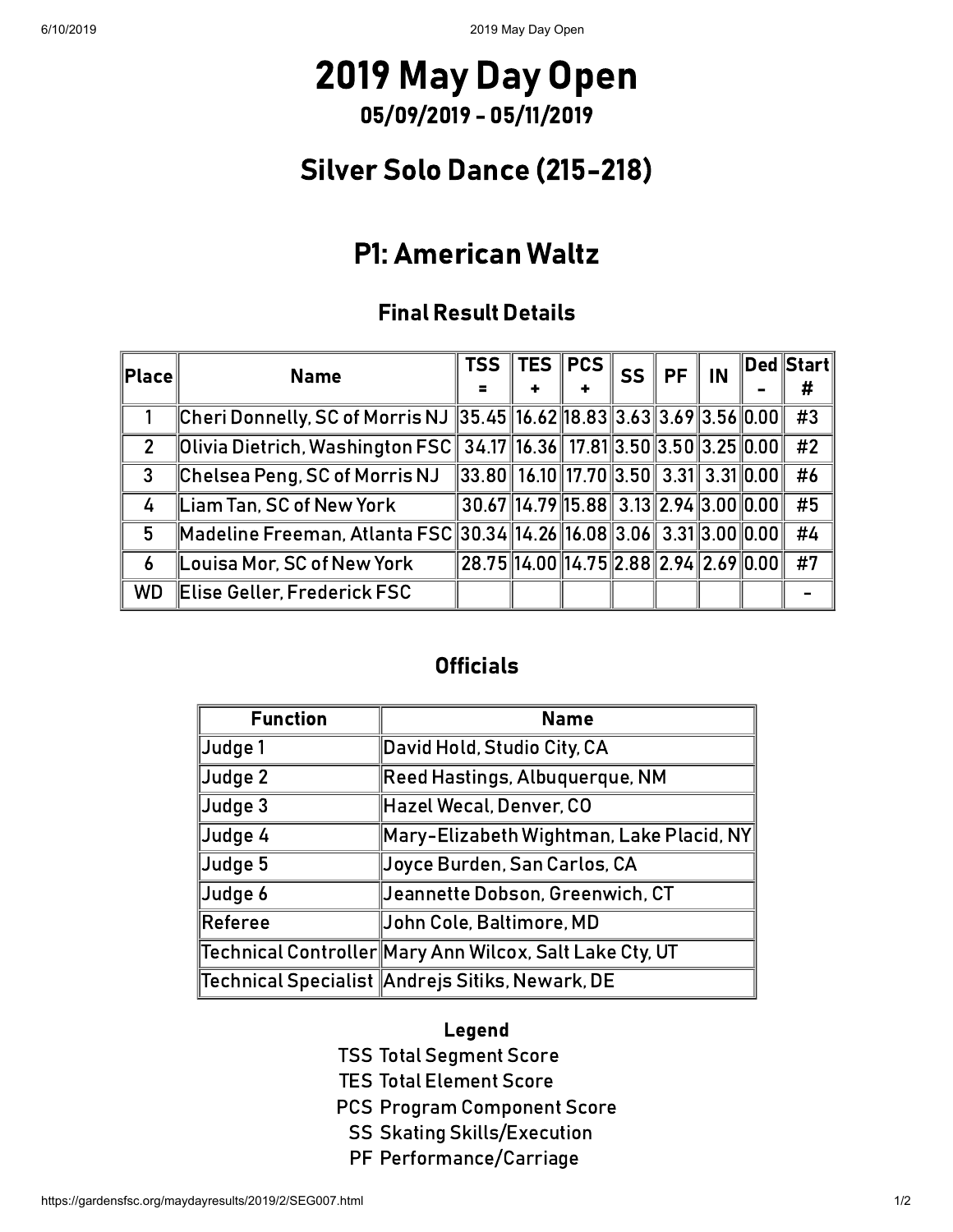### Silver Solo Dance (215-218)

### P2: Tango

#### Final Result Details

| $\ $ Place $\ $ | <b>Name</b>                                                           | <b>TSS</b>                                        | TES $\parallel$                       | <b>PCS</b> | <b>SS</b> | PF | IN | ∥Ded∥Start∥<br># |
|-----------------|-----------------------------------------------------------------------|---------------------------------------------------|---------------------------------------|------------|-----------|----|----|------------------|
|                 | Chelsea Peng, SC of Morris NJ                                         | $\ 35.23\ 17.16\ 18.07\ 3.44\ 3.44\ 3.56\ 0.00\ $ |                                       |            |           |    |    | #4               |
| 2               | Madeline Freeman, Atlanta FSC 34.50 16.36 18.14 3.50 3.44 3.50 0.00   |                                                   |                                       |            |           |    |    | #7               |
| $\mathbf{3}$    | Olivia Dietrich, Washington FSC 34.37 16.36 18.01 3.44 3.38 3.56 0.00 |                                                   |                                       |            |           |    |    | #2               |
| $\overline{4}$  | Liam Tan, SC of New York                                              | 32.79 15.58 17.21 3.31 3.31 3.31 0.00             |                                       |            |           |    |    | #5               |
| 5               | Louisa Mor, SC of New York                                            |                                                   | 29.96 14.00 15.96 3.19 3.06 2.88 0.00 |            |           |    |    | #1               |
| 6               | Cheri Donnelly, SC of Morris NJ                                       | $\ 25.00\ $ 10.85 15.15 2.94 2.63 3.06 1.00       |                                       |            |           |    |    | #3               |
| <b>WD</b>       | Elise Geller, Frederick FSC                                           |                                                   |                                       |            |           |    |    |                  |

#### **Officials**

| <b>Function</b> | <b>Name</b>                                        |
|-----------------|----------------------------------------------------|
| ∥Judge 1        | Anne White, Annapolis, MD                          |
| Judge 2         | Barbara Holland, Columbus, OH                      |
| ∥Judge 3        | Hazel Wecal, Denver, CO                            |
| ∥Judge 4        | $\mid$ Jeannette Dobson, Greenwich, CT $\mid$      |
| ∥Judge 5        | Joyce Burden, San Carlos, CA                       |
| Judge 6         | Leon Packman, Youngstown, NY                       |
| Referee         | E. Richie Van Vliet, Lima, NY                      |
|                 | ∏echnical Controller  Holly Cole, Baltimore, MD    |
|                 | Technical Specialist Judy Blumberg, Sun Valley, ID |

#### Legend

- TSS Total Segment Score
- TES Total Element Score
- PCS Program Component Score
	- SS Skating Skills/Execution
	- PF Performance/Carriage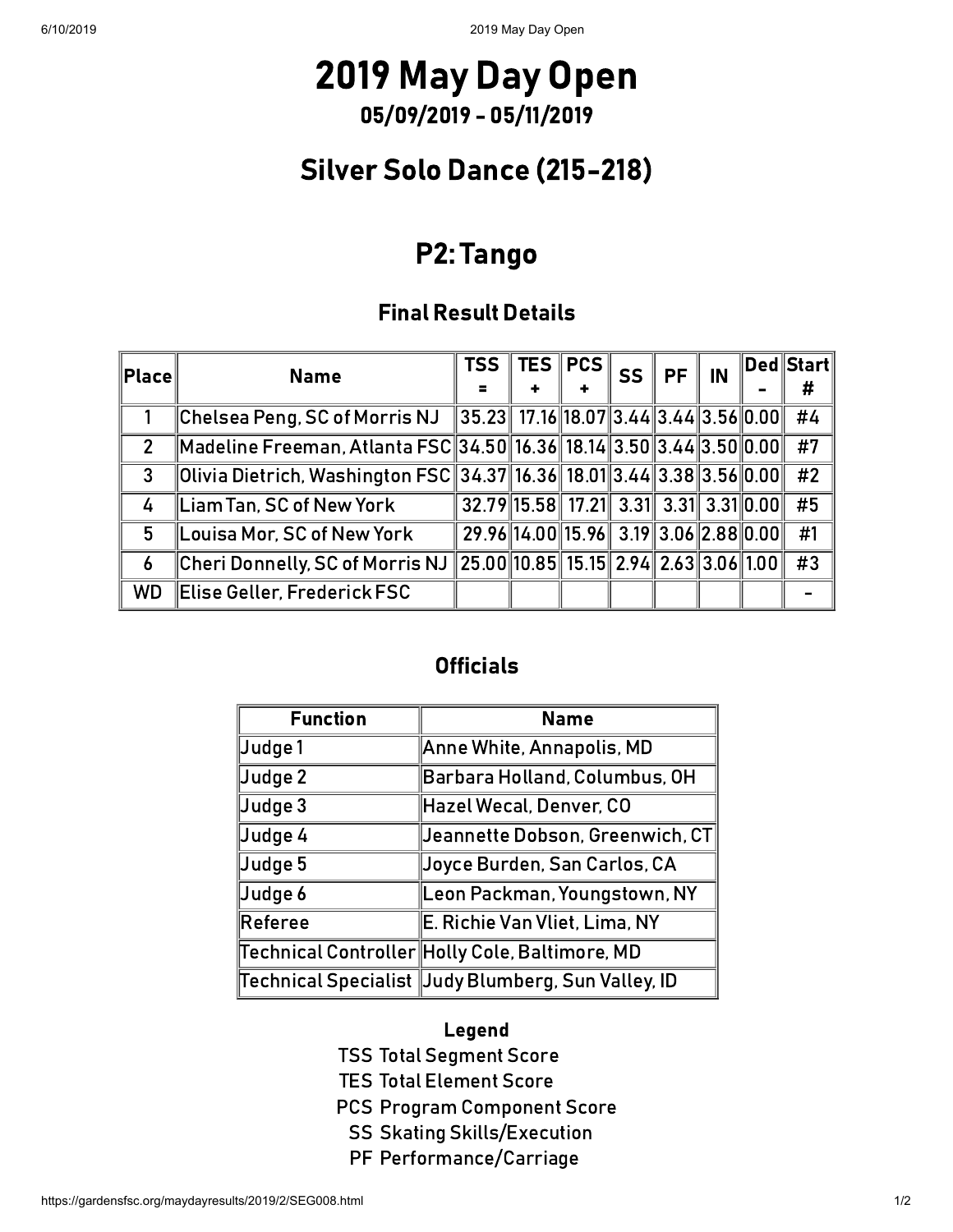### Gold Solo Dance (216-219)

### Final Results

| $\ $ Place $\ $ | <b>Name</b>                                   | Score P1 P2 |              |
|-----------------|-----------------------------------------------|-------------|--------------|
|                 | Allison Butler, SC of Wilmington (DE)   64.07 |             |              |
| $\overline{2}$  | Francesca Cilluffo, SC of New York            | $58.94$  2  |              |
| 3               | Connie Achtenberg, Ann Arbor FSC              | $55.66$ 3   | $\mathbf{R}$ |
| <b>WD</b>       | Jenna Hauer, SC of Wilmington (DE)            |             |              |
| WD              | Christine Valente, Richmond FSC               |             |              |

[Created by IJScompanion](http://www.usfigureskating.org/) 3.10.12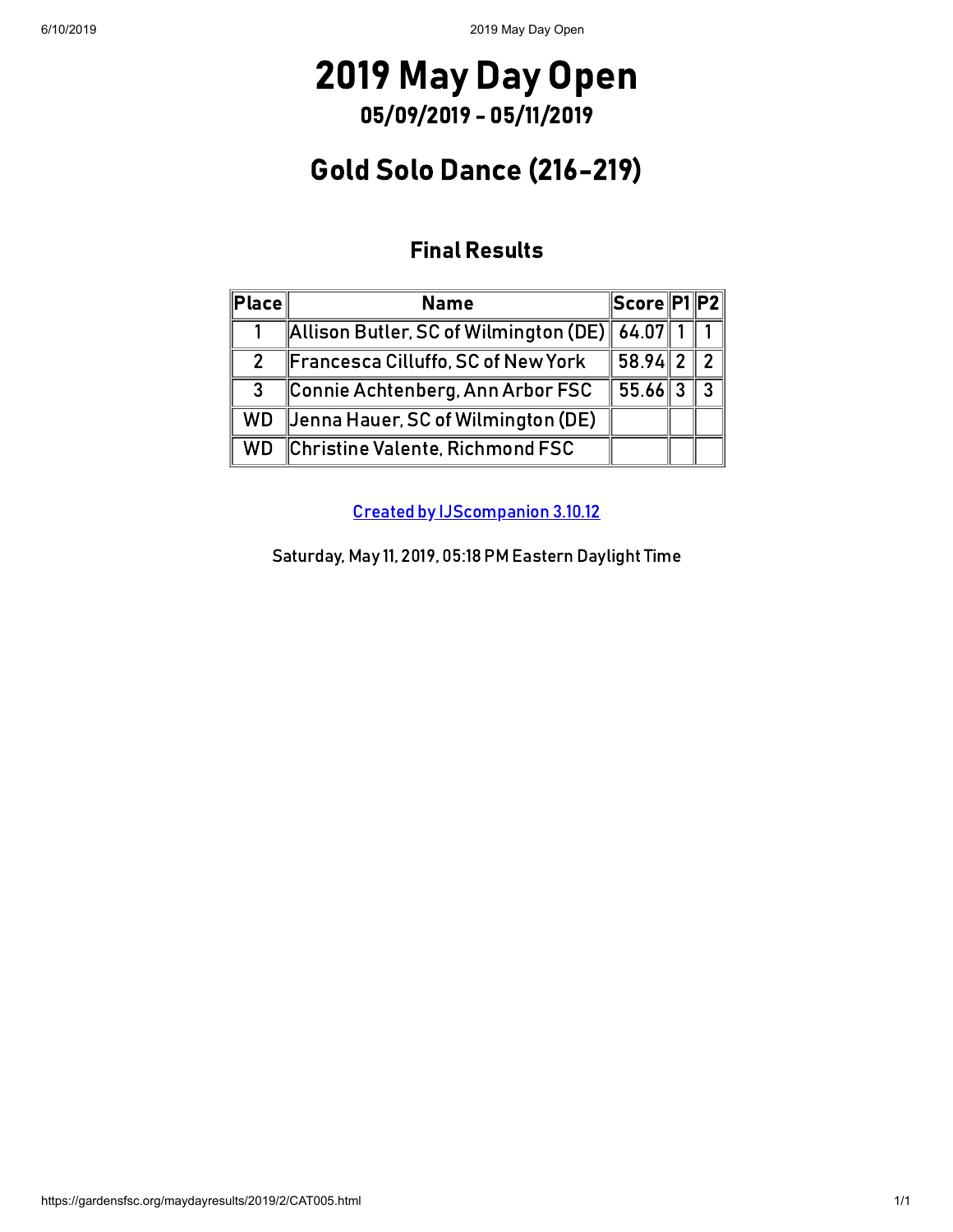## 2019 May Day Open 05/09/2019 - 05/11/2019

### Gold Solo Dance (216-219)

### P1 Quickstep

### Final Result Details

| $\ $ Place $\ $ | <b>Name</b>                                                                 | $\frac{1}{4}$ TSS TES PCS $\left\  \text{SCS} \right\ $ SS $\left\  \text{PF} \right\ ^2$ |  |  | IN | ∥Ded∥Start∥<br># |
|-----------------|-----------------------------------------------------------------------------|-------------------------------------------------------------------------------------------|--|--|----|------------------|
|                 |                                                                             |                                                                                           |  |  |    |                  |
|                 | Allison Butler, SC of Wilmington (DE) 33.63 16.44 17.19 4.19 4.00 4.13 0.00 |                                                                                           |  |  |    | #4               |
| $\mathcal{P}$   | Francesca Cilluffo, SC of New York                                          | $\ 28.95\ 13.28\ 15.67\ 3.88\ 3.69\ 3.63\ 0.00\ $                                         |  |  |    | #5               |
| 3               | Connie Achtenberg, Ann Arbor FSC                                            | 28.17 12.93 15.24 3.75 3.69 3.50 0.00                                                     |  |  |    | #3               |
| <b>WD</b>       | Jenna Hauer, SC of Wilmington (DE)                                          |                                                                                           |  |  |    |                  |
| <b>WD</b>       | Christine Valente, Richmond FSC                                             |                                                                                           |  |  |    |                  |

### **Officials**

| <b>Function</b> | <b>Name</b>                                                |
|-----------------|------------------------------------------------------------|
| Judge 1         | Nancy lida, Irving, TX                                     |
| Judge 2         | Reed Hastings, Albuquerque, NM                             |
| Judge 3         | Hazel Wecal, Denver, CO                                    |
| Judge 4         | E. Richie Van Vliet, Lima, NY                              |
| Judge 5         | Joyce Burden, San Carlos, CA                               |
| Judge 6         | Barbara Buch, Silver Spring, MD                            |
| Referee         | Holly Cole, Baltimore, MD                                  |
|                 | $\ $ Technical Controller $\ $ David Hold, Studio City, CA |
|                 | Technical Specialist   Judy Blumberg, Sun Valley, ID       |

#### Legend

TSS Total Segment Score

TES Total Element Score

PCS Program Component Score

SS Skating Skills/Execution

- PF Performance/Carriage
- IN Interpretation/Timing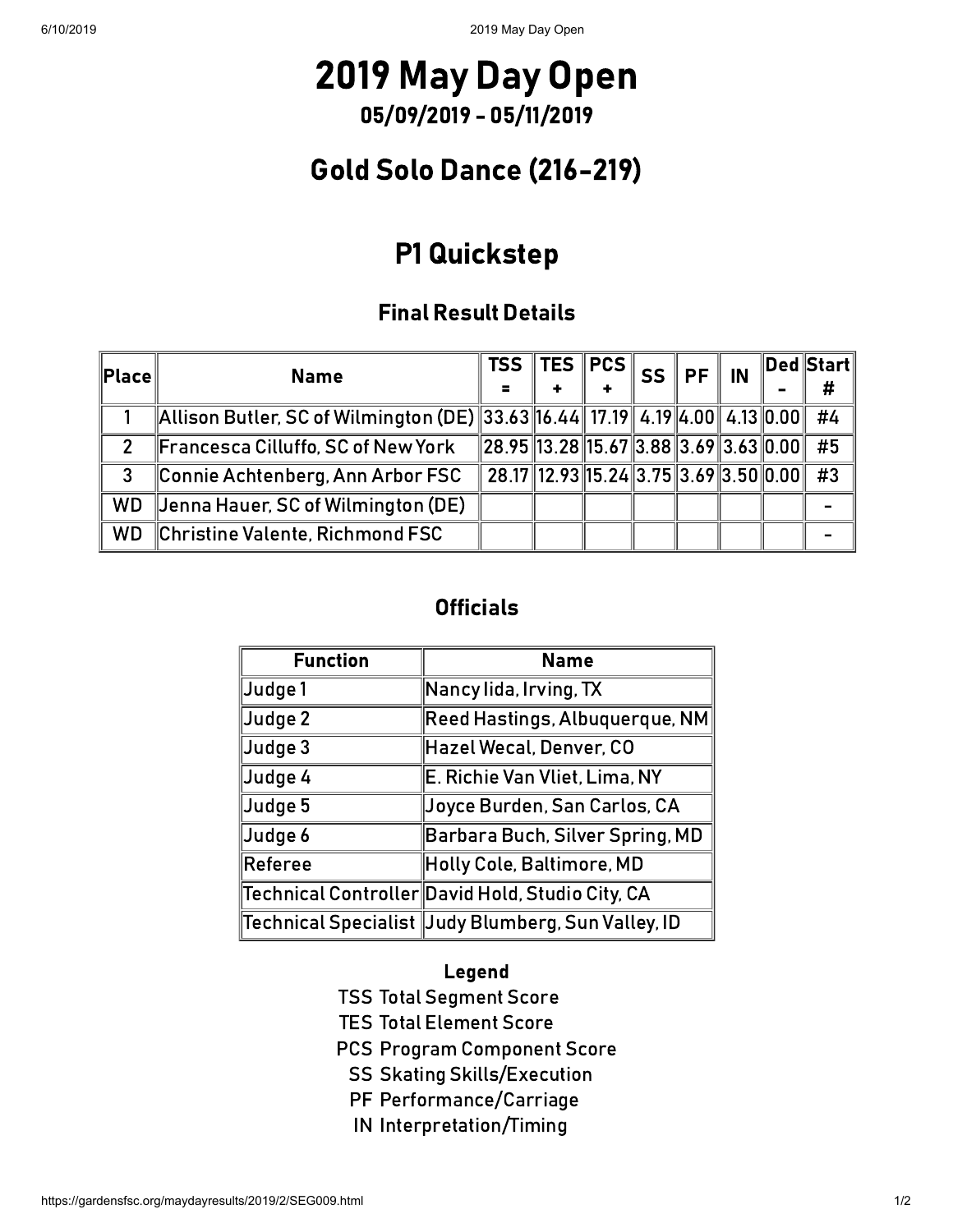## 2019 May Day Open 05/09/2019 - 05/11/2019

### Gold Solo Dance (216-219)

### P2: Westminster Waltz

### Final Result Details

| $\ $ Place $\ $ | <b>Name</b>                                                                 | $_{\shortparallel}$ TSS TES $\Vert$ PCS $\Vert$ SS $\Vert$ PF $\Vert$ |  |  | IN | $\ $ Ded $\ $ Start $\ $<br># |
|-----------------|-----------------------------------------------------------------------------|-----------------------------------------------------------------------|--|--|----|-------------------------------|
|                 | Allison Butler, SC of Wilmington (DE) 30.44 14.28 16.16 3.88 3.81 3.94 0.00 |                                                                       |  |  |    | #2                            |
|                 | Francesca Cilluffo, SC of New York                                          | $29.99$ 14.00 15.99 3.88 3.81 3.81 0.00                               |  |  |    | #5                            |
| 3               | Connie Achtenberg, Ann Arbor FSC                                            | $27.49$ 12.93 14.56 3.50 3.50 3.50 0.00                               |  |  |    | #4                            |
| <b>WD</b>       | Jenna Hauer, SC of Wilmington (DE)                                          |                                                                       |  |  |    |                               |
| <b>WD</b>       | Christine Valente, Richmond FSC                                             |                                                                       |  |  |    |                               |

#### **Officials**

| <b>Function</b>     | <b>Name</b>                                                                  |
|---------------------|------------------------------------------------------------------------------|
| Judge 1             | E. Richie Van Vliet, Lima, NY                                                |
| $\vert$ Judge 2     | David Hold, Studio City, CA                                                  |
| $\vert$ Judge 3     | Hazel Wecal, Denver, CO                                                      |
| Judge 4             | Barbara Buch, Silver Spring, MD                                              |
| $\mathsf{J}$ udge 5 | Joyce Burden, San Carlos, CA                                                 |
| Judge 6             | Leon Packman, Youngstown, NY                                                 |
| $\ $ Referee        | Mary Ann Wilcox, Salt Lake Cty, UT                                           |
|                     | $\ $ Technical Controller $\ $ Mary-Elizabeth Wightman, Lake Placid, NY $\ $ |
|                     | Technical Specialist  Joel Dear, Traverse City, MI                           |

#### Legend

TSS Total Segment Score

TES Total Element Score

PCS Program Component Score

- SS Skating Skills/Execution
- PF Performance/Carriage
- IN Interpretation/Timing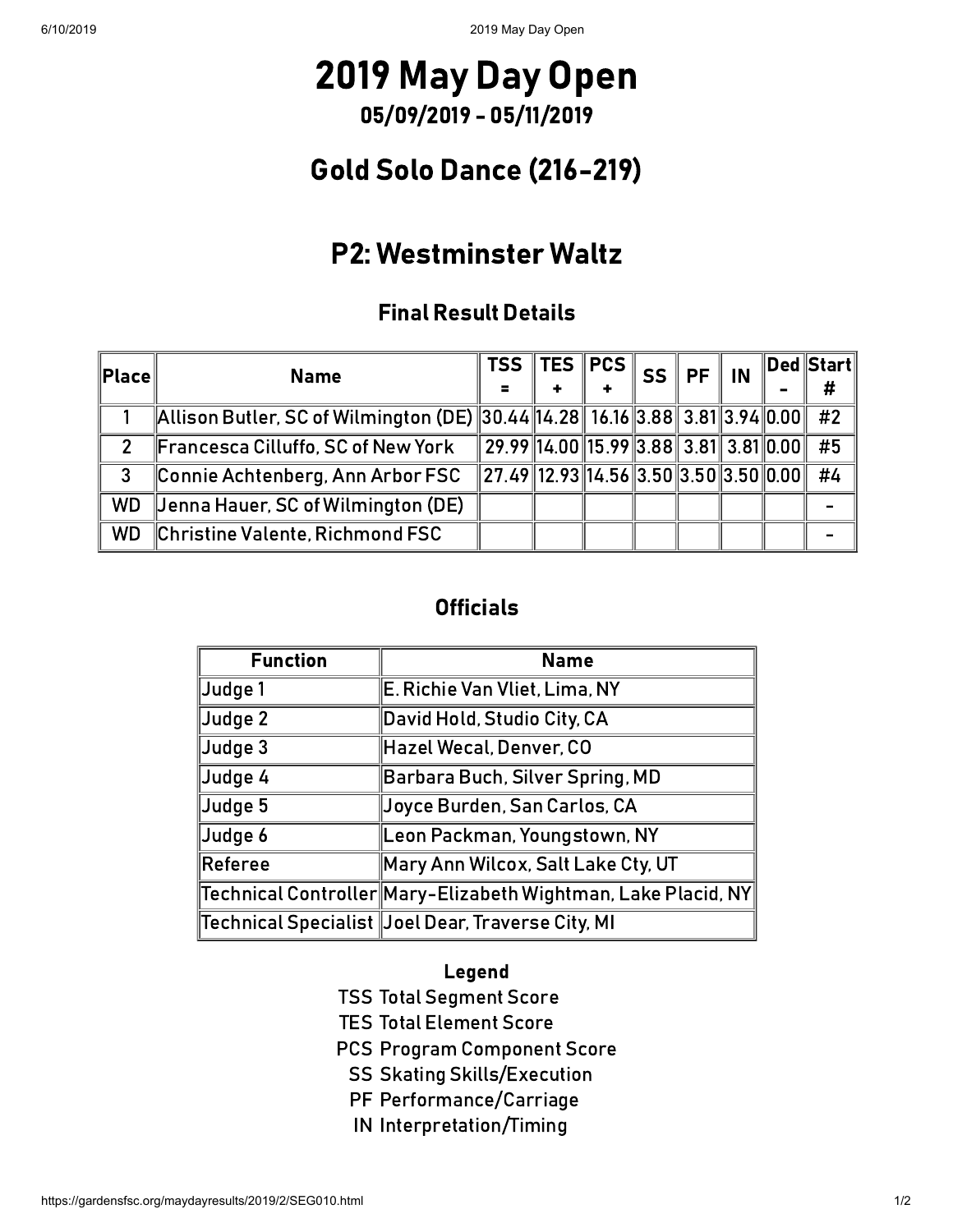### Pre-Silver Solo Dance (220-222)

### Final Results

| Place          | <b>Name</b>                                   | Score P1 P2  |                |                |
|----------------|-----------------------------------------------|--------------|----------------|----------------|
| 1              | Drake Tong, Hickory Hill FSC                  | 84.83        |                |                |
| $\overline{2}$ | Sophie Ellis, Richmond FSC                    | 74.60∥       | 5              | $\overline{2}$ |
| $\mathbf{3}$   | Christina Zhang, Hickory Hill FSC             | 71.89        | 7              | 3              |
| 4              | Anna Sophia O'Brien, North Jersey FSC         | 70.60        | 6              | 5              |
| 5              | <b>Elizabeth Direktor, SC of New York</b>     | 70.24        | 8              | 4              |
| 6              | Jocelyn Xu, Essex SC of NJ                    | 70.05        | 4              | 7              |
| 7              | $\,$ Karin Kaneda, Washington FSC             | 69.47        | $\overline{2}$ | 10             |
| 8              | Olivia Ko, Princeton SC                       | 67.17        | 9              | 6              |
| 9              | Sara Tennyson, Freedom FSC                    | $66.56$ 3    |                | 12             |
| 10             | Jenna Kilpatrick, Princeton SC                | 63.91 10     |                | 9              |
| 11             | Kristina Haviland, North Jersey FSC           | 63.30 14     |                | 8              |
| 12             | Anna Lavan, Washington FSC                    | 62.33 13     |                | 11             |
| 13             | Suhani Bhatia, Richmond FSC                   | $60.99$   11 |                | 13             |
| 14             | <b>Emily Curry, SC Of Southern New Jersey</b> | 59.7112      |                | 14             |
| WD             | Patrick VanWagner, Essex SC of NJ             |              |                |                |

[Created by IJScompanion](http://www.usfigureskating.org/) 3.10.12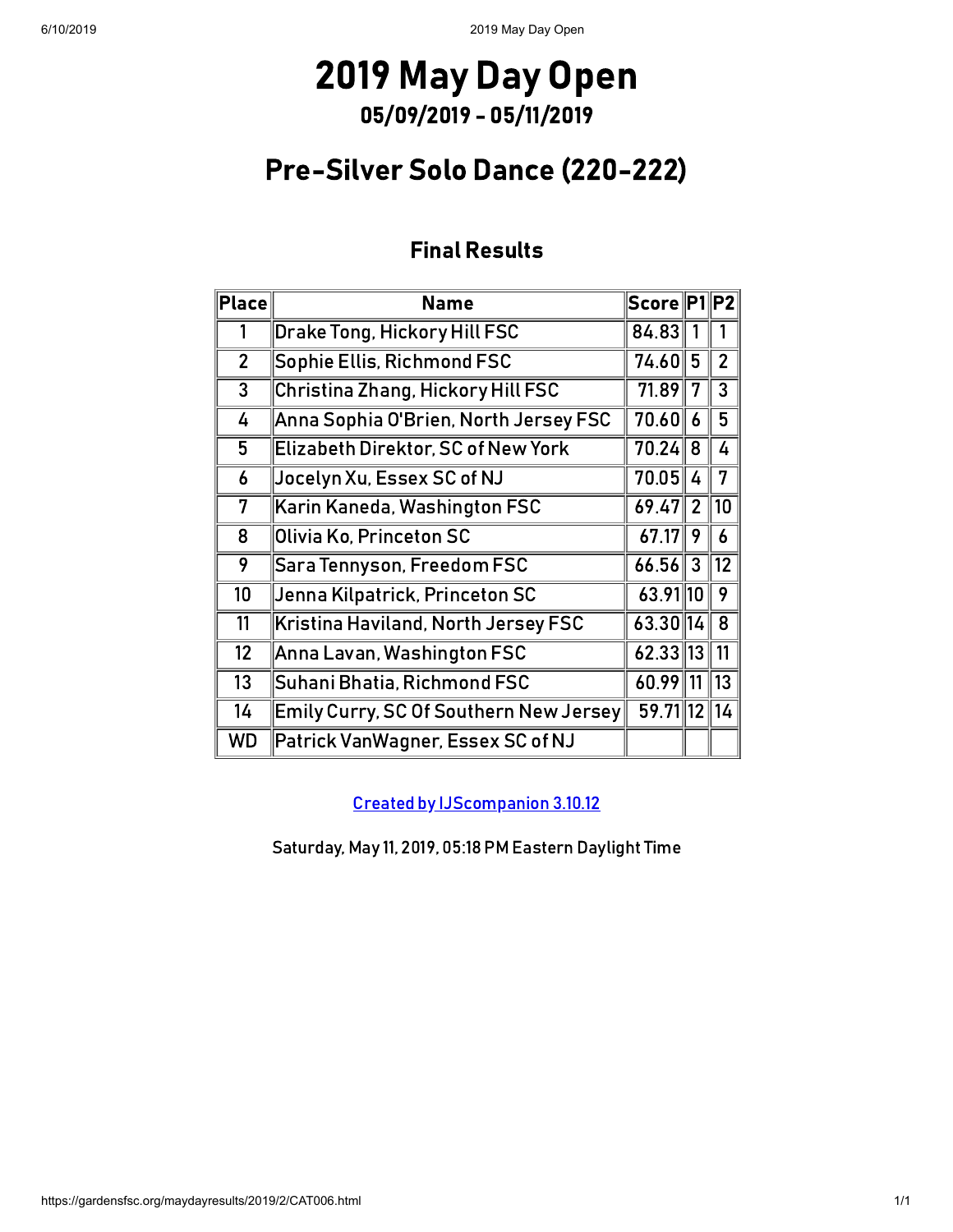### Pre-Silver Solo Dance (220-222)

### P1 Foxtrot

### Final Result Details

| $ \mathsf{Place} $ | <b>Name</b>                                   | <b>TSS</b>                                          | <b>TES</b> | <b>PCS</b>                                          | <b>SS</b> | <b>PF</b> | IN | Ded Start<br># |
|--------------------|-----------------------------------------------|-----------------------------------------------------|------------|-----------------------------------------------------|-----------|-----------|----|----------------|
| 1                  | Drake Tong, Hickory Hill FSC                  |                                                     |            | $41.64$ 18.01 23.63 3.88 3.69 3.69 0.00             |           |           |    | #6             |
| $\overline{2}$     | $\,$ Karin Kaneda, Washington FSC             | $37.80$ 15.73 22.07 3.56 3.44 3.56 0.00             |            |                                                     |           |           |    | #4             |
| 3                  | $\,$ Sara Tennyson, Freedom FSC               | $36.54$   15.57  20.97  3.38   3.19  3.44  0.00     |            |                                                     |           |           |    | #7             |
| 4                  | Jocelyn Xu, Essex SC of NJ                    | 35.80  15.74  20.06  3.25  3.25   3.13  0.00        |            |                                                     |           |           |    | #2             |
| 5                  | $\bm{\mathsf{Sophie}}$ Ellis, Richmond FSC    | $35.64$ $14.34$ $21.30$ $3.50$ $3.44$ $3.25$ $0.00$ |            |                                                     |           |           |    | #14            |
| 6                  | Anna Sophia O'Brien, North Jersey FSC         | $35.56$ 14.33 21.23 3.38 3.31 3.50 0.00             |            |                                                     |           |           |    | #15            |
| 7                  | Christina Zhang, Hickory Hill FSC             |                                                     |            | $33.87$   13.62  20.25  3.25  3.31  3.19  0.00      |           |           |    | #10            |
| 8                  | Elizabeth Direktor, SC of New York            |                                                     |            | 32.76 13.80 18.96 3.00 3.00 3.13 0.00               |           |           |    | #11            |
| 9                  | $\,$ Olivia Ko, Princeton SC                  |                                                     |            | $32.76$   13.45   19.31   3.13   3.06   3.06   0.00 |           |           |    | #9             |
| 10 <sup>1</sup>    | Jenna Kilpatrick, Princeton SC                |                                                     |            | $31.62$ 11.69 19.93 3.06 3.25 3.38 0.00             |           |           |    | #8             |
| 11                 | Suhani Bhatia, Richmond FSC                   |                                                     |            | $31.56$   12.74  18.82  3.00  3.00  3.06  0.00      |           |           |    | #3             |
| 12                 | <b>Emily Curry, SC Of Southern New Jersey</b> |                                                     |            | $31.54$   12.40   19.14   3.13   3.19   2.88   0.00 |           |           |    | #5             |
| 13                 | $\parallel$ Anna Lavan, Washington FSC        |                                                     |            | $31.30$   13.09   18.21  2.88  2.88  3.00  0.00     |           |           |    | #1             |
| 14                 | Kristina Haviland, North Jersey FSC           |                                                     |            | $30.39$   12.04  18.35  2.94  2.94  2.94  0.00      |           |           |    | #12            |
| <b>WD</b>          | Patrick VanWagner, Essex SC of NJ             |                                                     |            |                                                     |           |           |    |                |

#### **Officials**

| <b>Function</b> | <b>Name</b>                                                           |
|-----------------|-----------------------------------------------------------------------|
| Judge 1         | Barbara Buch, Silver Spring, MD                                       |
| Judge 2         | Holly Cole, Baltimore, MD                                             |
| Judge 3         | Leon Packman, Youngstown, NY                                          |
| Judge 4         | Barbara Holland, Columbus, OH                                         |
| Judge 5         | Jeannette Dobson, Greenwich, CT                                       |
| Judge 6         | Hazel Wecal, Denver, CO                                               |
| Referee         | $\mathbin\mathsf{Mary}$ Ann Wilcox, Salt Lake Cty, UT $\mathbin\Vert$ |

 $\overline{\phantom{a}}$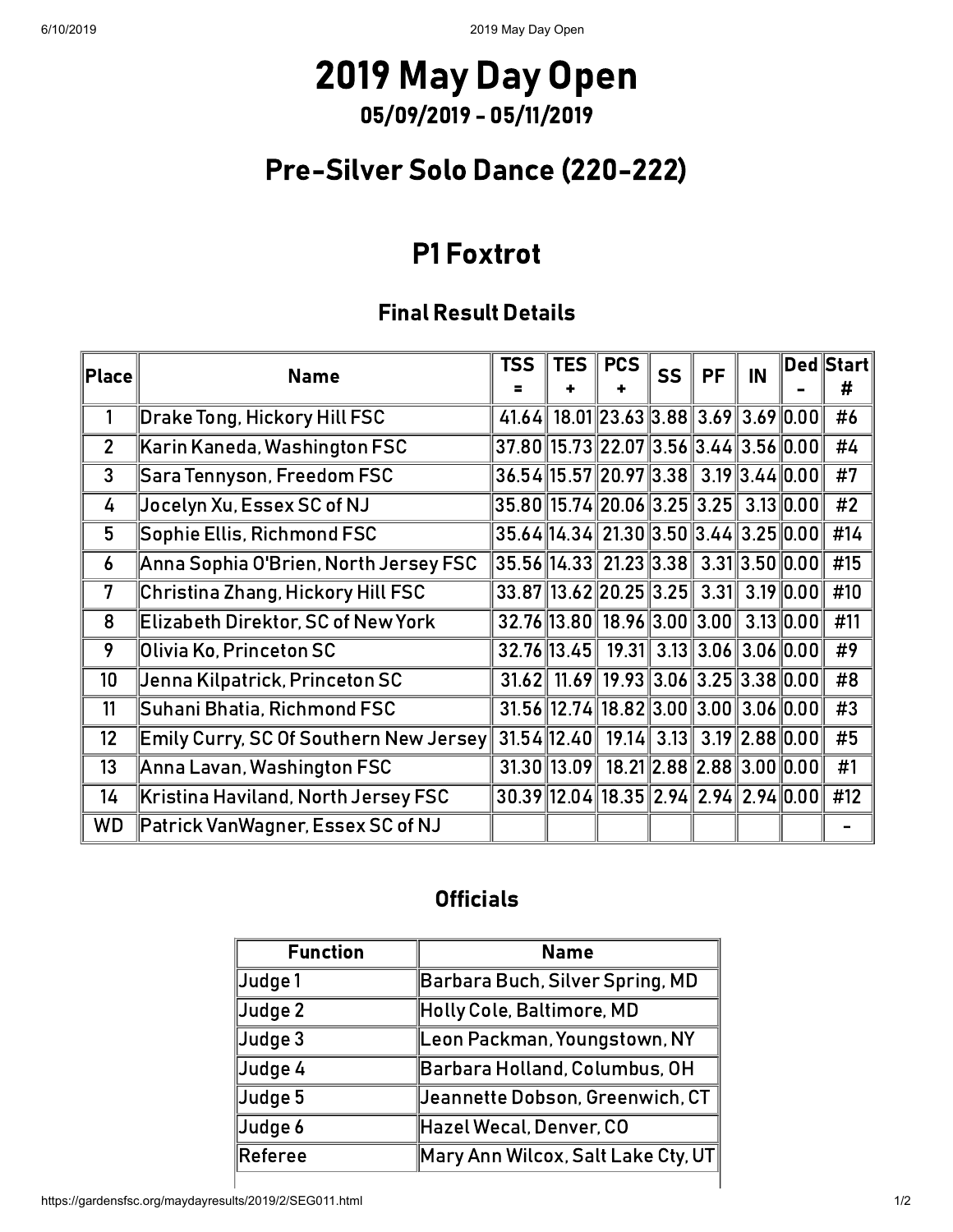| <b>Function</b> | <b>Name</b>                                     |
|-----------------|-------------------------------------------------|
|                 | Technical Controller John Cole, Baltimore, MD   |
|                 | Technical Specialist Andrejs Sitiks, Newark, DE |

#### Legend

TSS Total Segment Score

TES Total Element Score

PCS Program Component Score

SS Skating Skills/Execution

PF Performance/Carriage

IN Interpretation/Timing

[Created by IJScompanion](http://www.usfigureskating.org/) 3.10.12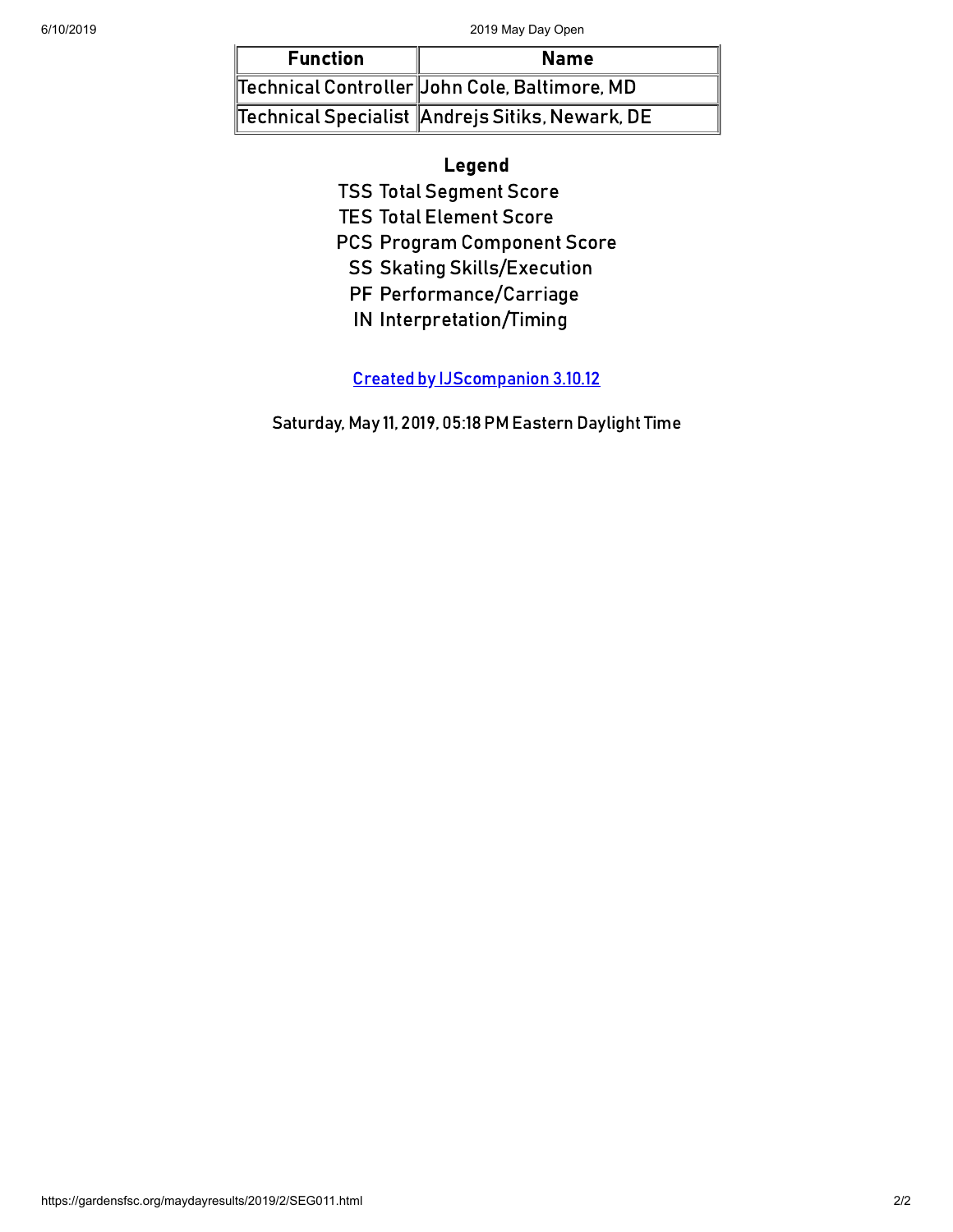### Pre-Silver Solo Dance (220-222)

### P2: European Waltz

### Final Result Details

| $ $ Place $ $  | <b>Name</b>                                                       | <b>TSS</b> | <b>TES</b>      | <b>PCS</b>                                        | <b>SS</b> | <b>PF</b> | IN | $ \mathsf{Ded} \mathsf{Start} $<br># |
|----------------|-------------------------------------------------------------------|------------|-----------------|---------------------------------------------------|-----------|-----------|----|--------------------------------------|
| 1              | Drake Tong, Hickory Hill FSC                                      |            |                 | 43.19 18.46 24.73 4.00 4.00 3.88 0.00             |           |           |    | #13                                  |
| $\overline{2}$ | Sophie Ellis, Richmond FSC                                        |            |                 | 38.96 16.36 22.60 3.63 3.69 3.56 0.00             |           |           |    | #5                                   |
| $\mathbf{3}$   | Christina Zhang, Hickory Hill FSC                                 |            |                 | 38.02 15.84 22.18 3.44 3.63 3.69 0.00             |           |           |    | #8                                   |
| 4              | Elizabeth Direktor, SC of New York                                |            |                 | $37.48$ 16.63 20.85 3.38 3.38 3.25 0.00           |           |           |    | #6                                   |
| 5              | Anna Sophia O'Brien, North Jersey FSC                             |            |                 | $35.04$   15.06   19.98   3.13   3.31  3.25  0.00 |           |           |    | #1                                   |
| 6              | Olivia Ko, Princeton SC                                           |            |                 | 34.41 14.79 19.62 3.13 3.31 3.06 0.00             |           |           |    | #7                                   |
| 7              | Jocelyn Xu, Essex SC of NJ                                        |            |                 | 34.25 14.79 19.46 3.31 3.19 2.75 0.00             |           |           |    | #9                                   |
| 8              | Kristina Haviland, North Jersey FSC                               |            | 32.91 14.00     | 18.91 3.06 3.00 3.00 0.00                         |           |           |    | #15                                  |
| 9              | Jenna Kilpatrick, Princeton SC                                    |            |                 | 32.29 14.26 18.03 2.94 2.88 2.81 0.00             |           |           |    | #10                                  |
| 10             | Karin Kaneda, Washington FSC                                      |            | $31.67$   14.26 | $17.41$   2.81  2.88  2.69  0.00                  |           |           |    | #4                                   |
| 11             | Anna Lavan, Washington FSC                                        | 31.03      |                 | 12.16 18.87 3.06 2.88 3.06 0.00                   |           |           |    | #14                                  |
| 12             | <b>Sara Tennyson, Freedom FSC</b>                                 | 30.02      |                 | 12.16 17.86 2.94 2.75 2.81 0.00                   |           |           |    | #11                                  |
| 13             | Suhani Bhatia, Richmond FSC                                       | 29.43      |                 | 12.16 17.27 2.75 2.75 2.81 0.00                   |           |           |    | #12                                  |
| 14             | $\mathsf{Emly}$ Curry, SC Of Southern New Jersey $\mathsf{\Vert}$ |            |                 | 28.17 11.90 16.27 2.56 2.69 2.63 0.00             |           |           |    | #2                                   |
| WD             | Patrick VanWagner, Essex SC of NJ                                 |            |                 |                                                   |           |           |    |                                      |

### **Officials**

| <b>Function</b> | <b>Name</b>                                  |
|-----------------|----------------------------------------------|
| Judge 1         | Hazel Wecal, Denver, CO                      |
| Judge 2         | David Hold, Studio City, CA                  |
| Judge 3         | Roger Wilkins, Niles, OH                     |
| Judge 4         | Joyce Burden, San Carlos, CA                 |
| Judge 5         | Holly Cole, Baltimore, MD                    |
| Judge 6         | Barbara Buch, Silver Spring, MD              |
| Referee         | $\ $ Mary Ann Wilcox, Salt Lake Cty, UT $\ $ |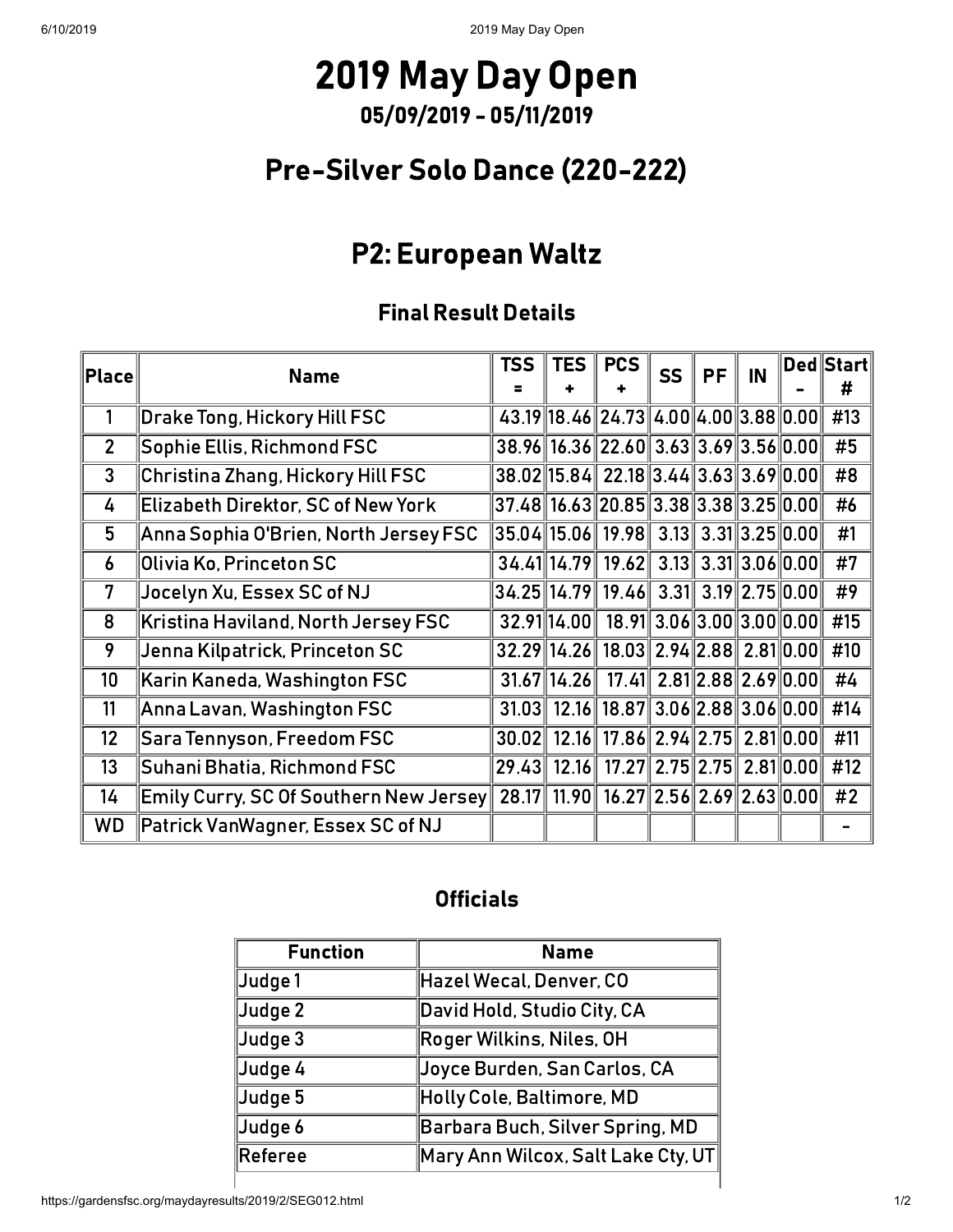| <b>Function</b> | <b>Name</b>                                       |
|-----------------|---------------------------------------------------|
|                 | Technical Controller John Cole, Baltimore, MD     |
|                 | Technical Specialist Joel Dear, Traverse City, MI |

#### Legend

TSS Total Segment Score

TES Total Element Score

PCS Program Component Score

SS Skating Skills/Execution

PF Performance/Carriage

IN Interpretation/Timing

[Created by IJScompanion](http://www.usfigureskating.org/) 3.10.12